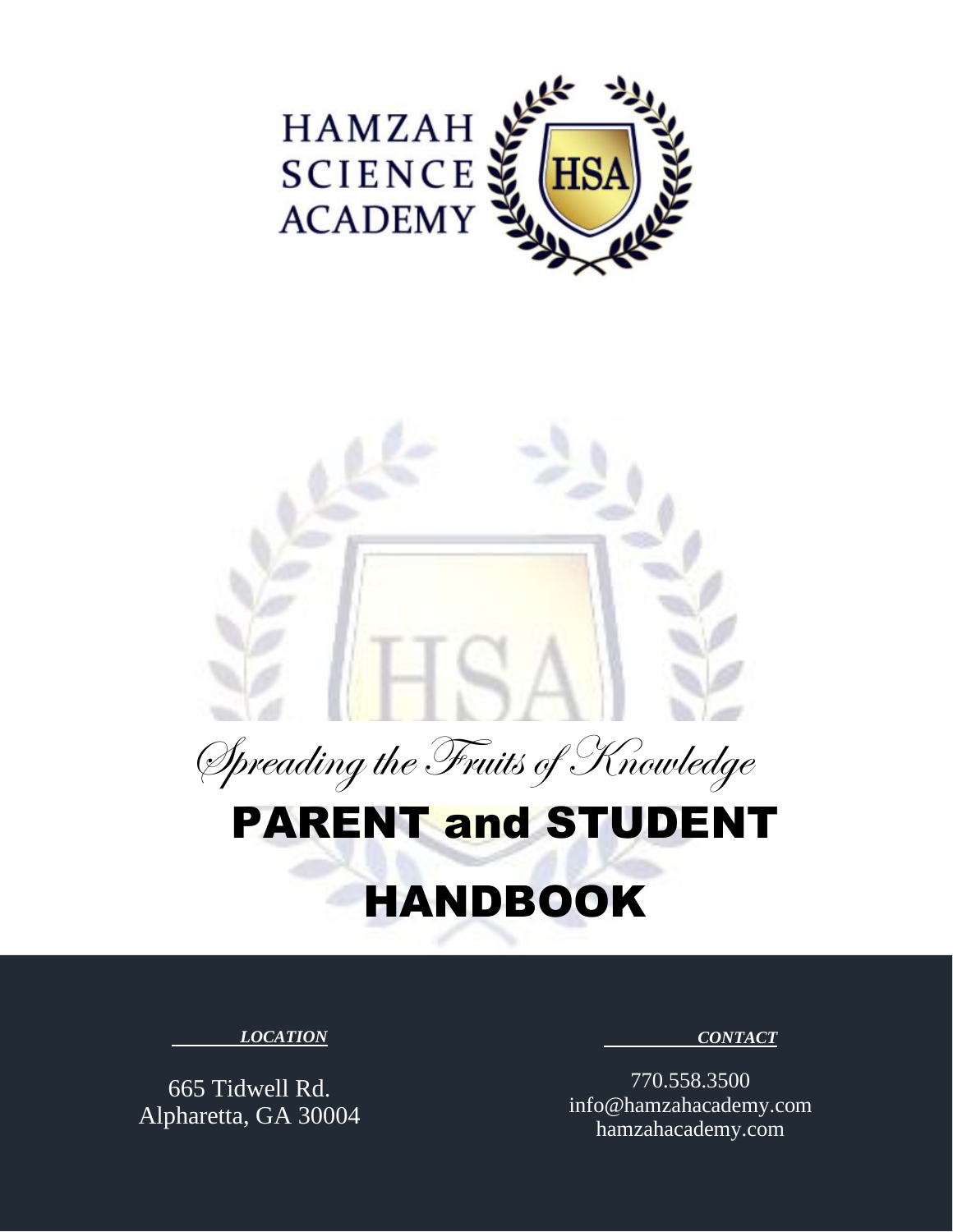





**Preparing future leaders…**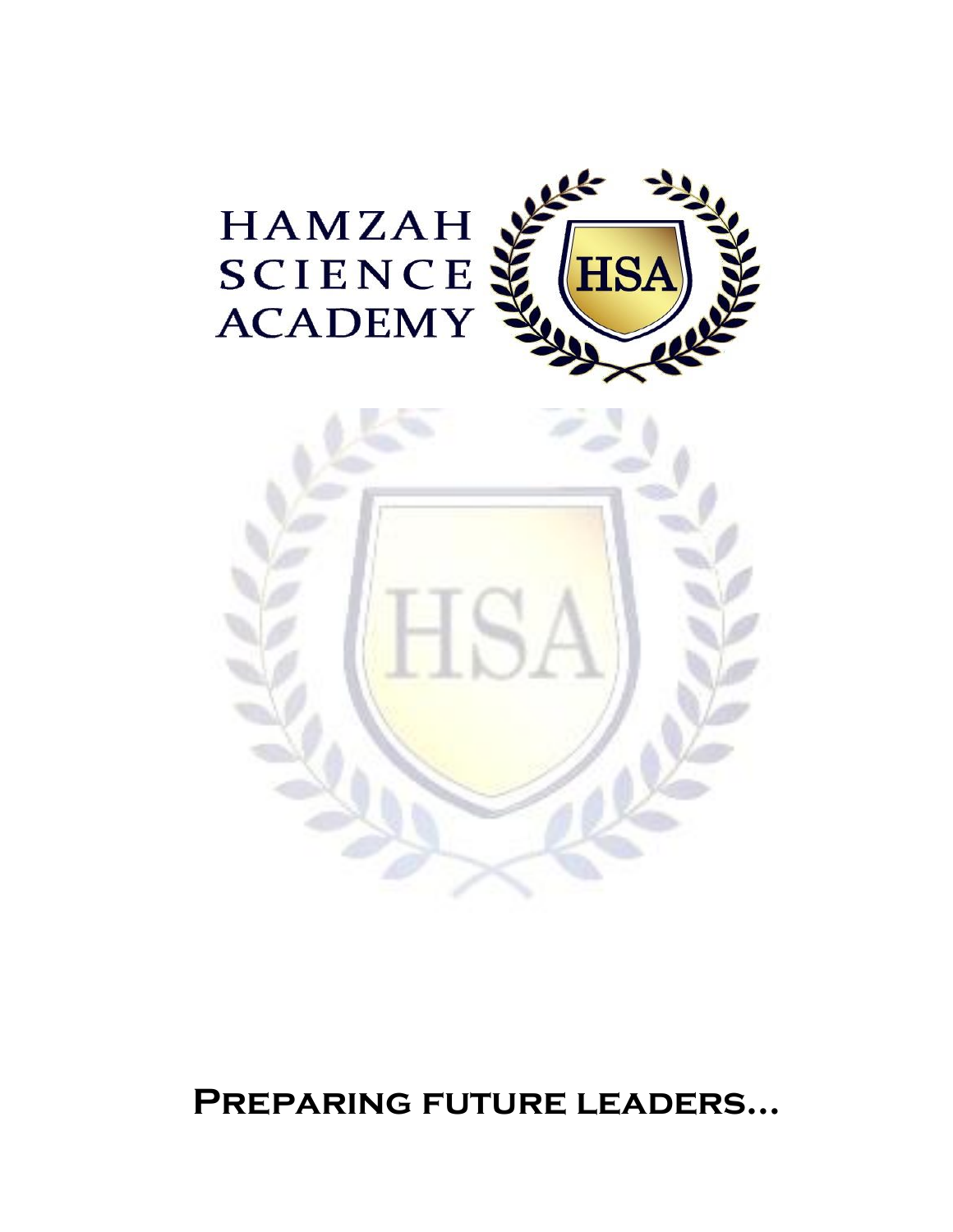# **OUR VISION**

To develop strong Muslims, nurtured to excel academically and fostered to be productive members of their community and society at large.

# **OUR MISSION AND METHODOLOGY**

- ❖ **TO EDUCATE** children by engaging them at all learning levels and abilities, utilizing all of their sensory skills, and providing the most up-to-date curriculum and classroom technology available.
- ❖ **TO DEVELOP** all students by having faculty and staff who nurture the highest Islamic values and constantly teach children, by example, how to be strong Muslims and community members
- ❖ **TO PURIFY** the hearts and minds of students by promoting spiritual as we as physical wellbeing through a foundation of proper Islamic values.

# **BASED ON THE 3 T's PRINCIPALS:**

- ❖ **TALEEM:** to educate children utilizing their sensory skills (seeing, hearing, touching) and other interactive tools.
- ❖ **TAR-BI-YAH:** to have faculty and staff who embody the highest Islamic values who teach children by example on how to be a Muslim.
- ❖ **TAZKIYAH:** To promote physical as well as spiritual wellbeing by focusing on proper Islamic teaching.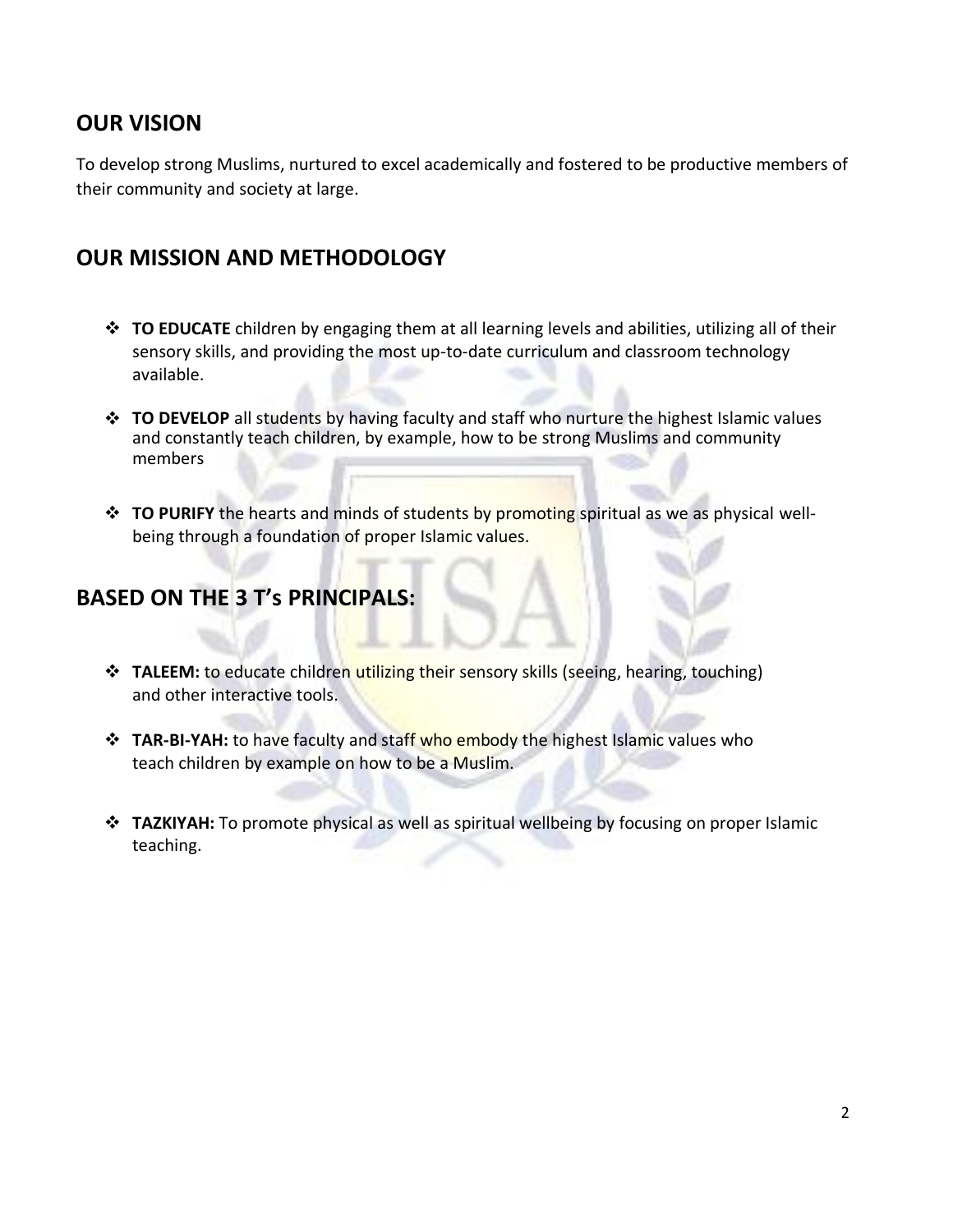# **Admission**

#### *Admission Requirements*

Students must meet age requirements by November 1<sup>st</sup> for each grade level.

**PRE-K Three :** 3 years old ; potty trained

**PRE-K Four: 4 years old** 

**KINDERGARTEN:** 5 years

*For each grade level from first grade onwards adds one year in age.*

#### *New Students*

Admission Process for New Students:

A completed Application & Enrollment form must be mailed or returned to the Hamzah Science Academy office along with:

- ❖ Medical Information Form
- ❖ Birth Certificate
- ❖ Eye and Dental Exam Certificate
- ❖ Previous school records (if applicable)

#### *Returning Students (for next year)*

Students who are currently enrolled at Hamzah Science Academy and want to continue enrollment for the following year must notify the school during the period of re-enrollment in order to reserve a space. Returning students must be up to date on tuition and other school financial obligations. Enrollment is contingent upon successful completion of the current grade and satisfactory behavior.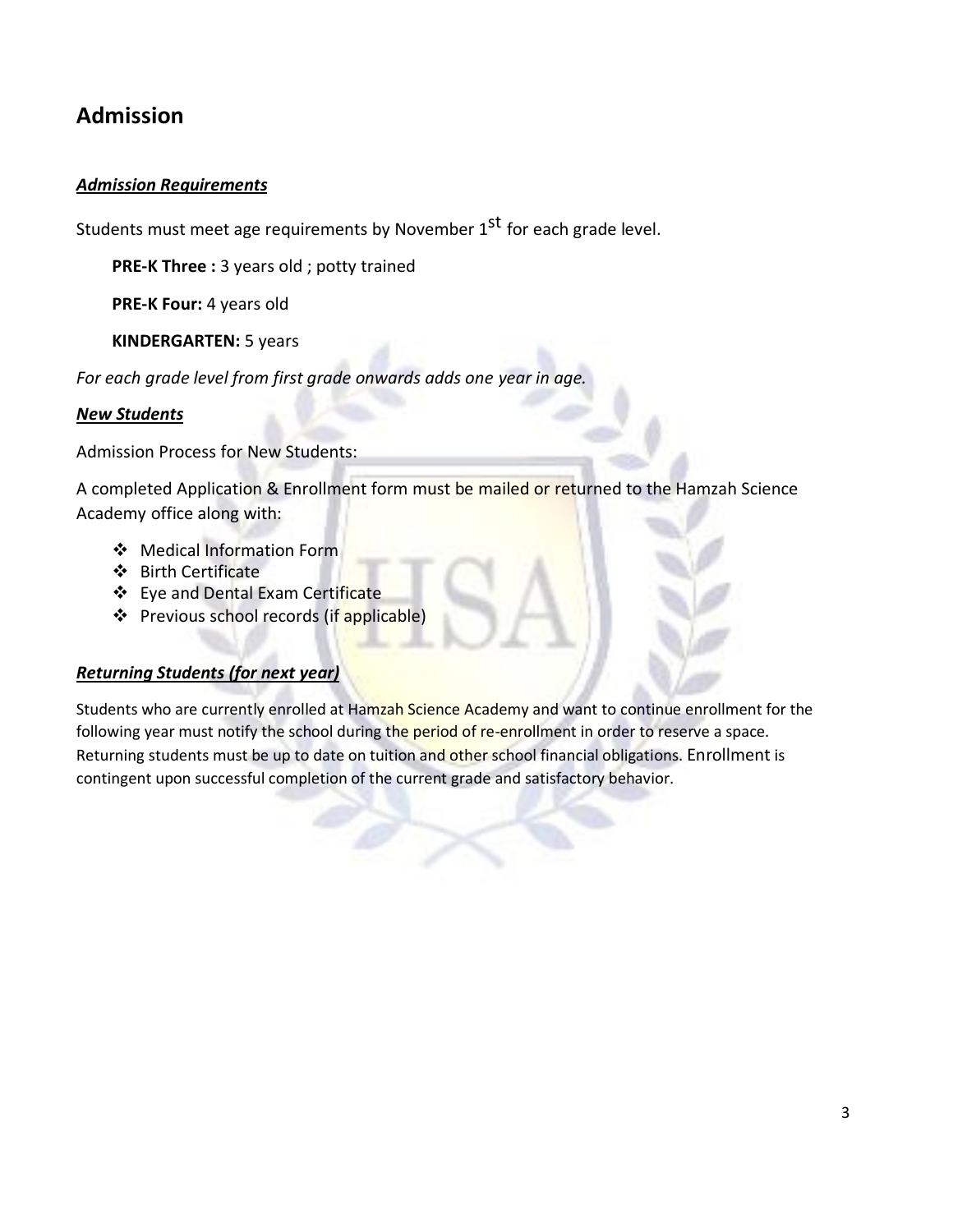# **Tuition and Fees**

Hamzah Science Academy receives no financial support from government sources and therefore depends solely on tuition, fees and charitable donations from community members.

All tuition rates are after a \$10,000 school voucher is collected from Georgia Tax Credit Funds. If no Voucher is received on your behalf, your child's tuition rate is subjected to a higher rate as determined without the school voucher (unless otherwise excused) and are expected to pay the difference between the original tuition amount and tuition rate received.

#### *Tuition and Academic Fees*

| Academic fees: One-time Fees separate from Tuition |                   |                        |                                                                  |  |
|----------------------------------------------------|-------------------|------------------------|------------------------------------------------------------------|--|
| Pre-K                                              | <b>Elementary</b> | <b>Hafizah Program</b> | <b>Fees/Description</b>                                          |  |
| \$100                                              | \$100             | \$100                  | Application processing Fee                                       |  |
| \$150                                              | \$150             | \$150                  | <b>Registration Fee</b>                                          |  |
| \$200                                              | \$500             | \$600                  | Textbooks, curriculum, manipulative,<br>software, technology Fee |  |
| \$100                                              | \$100             | \$100                  | All Student supplies for the year                                |  |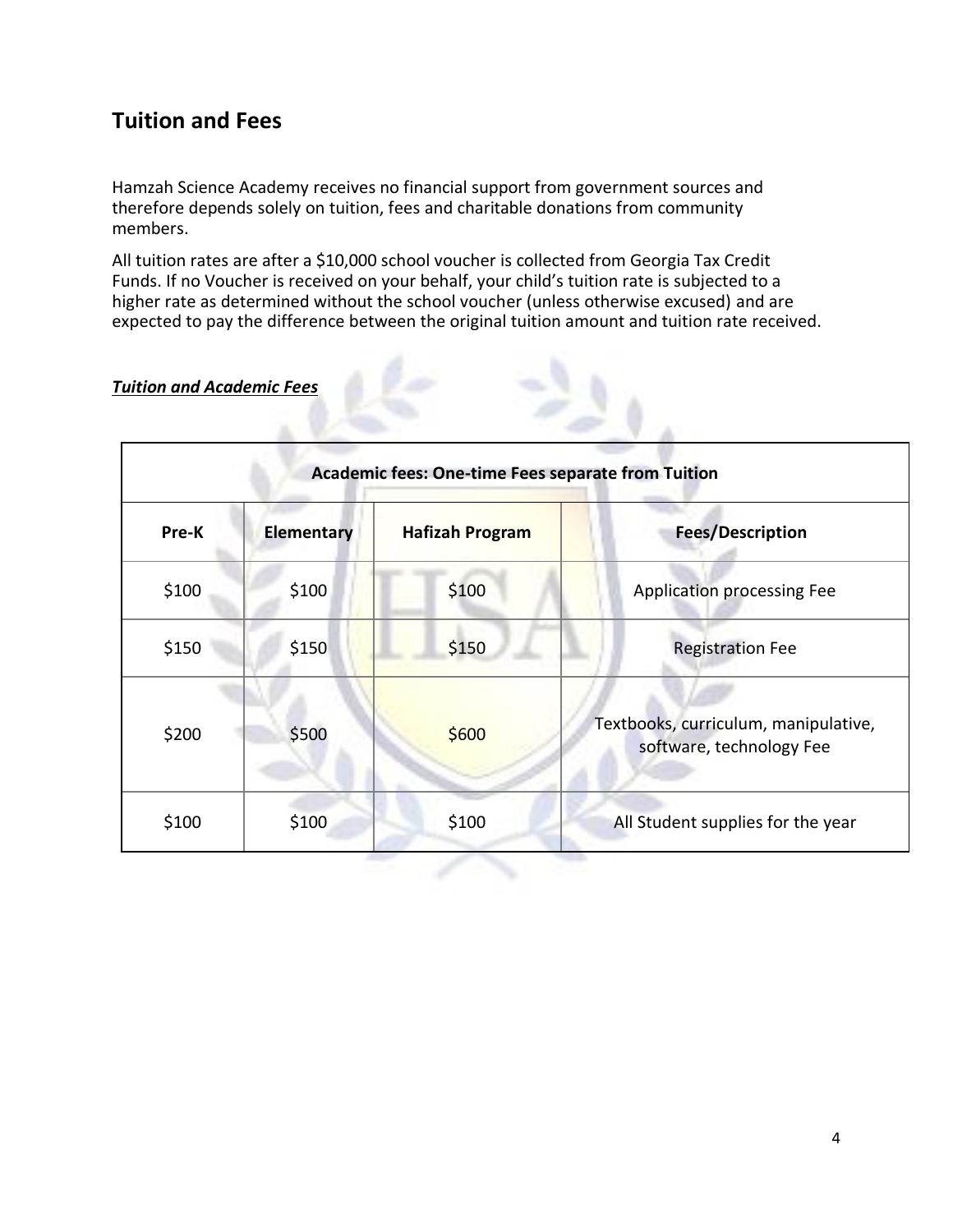| <b>Tuition Schedule</b>                               |                                                                                                                     |  |  |  |
|-------------------------------------------------------|---------------------------------------------------------------------------------------------------------------------|--|--|--|
| Pre-K 3 and Pre-K 4                                   | \$495 per installment for 10 months $-$ due monthly beginning in<br>August.                                         |  |  |  |
| <b>After School</b><br>$M-Th$ 3-6pm<br>Fri 12pm-6pm   | \$200 per month for months enrolled in After School Classes<br>between 3:00 pm- 6:00 pm for existing students       |  |  |  |
| <b>Toddler Program</b>                                | Please request pricing based on days and times                                                                      |  |  |  |
| Elementary<br>(Pre-K to Fifth Grade)<br>Hafizah Prog. | Elementary tuition is \$495 a month for each student.<br>Hafizah Program Tuition is \$500 a month for each student. |  |  |  |
| (Third to Eighth Grade-                               |                                                                                                                     |  |  |  |

Once a student is registered at the school, the parents commit to and are responsible for every month's tuition from registration date till the end of the school year regardless of actual student's attendance or any holidays. Failure to abide by policy will result in students' dismissal from school along with the student not being permitted to participate in the end of year Graduation ceremony.

#### **Withdrawal Policy:**

- A 30-day notice is required.
- If withdrawn all discounts will be revoked including the full payment and/or siblings discount.
- If tuition is not paid, report card and/or end of the year certificate will not be released.
- For any child withdrawing from grade KG or above, proof of acceptance to another school must be provided, otherwise they will be considered truant after 10 unexcused absences and reported to the proper County/State authorities.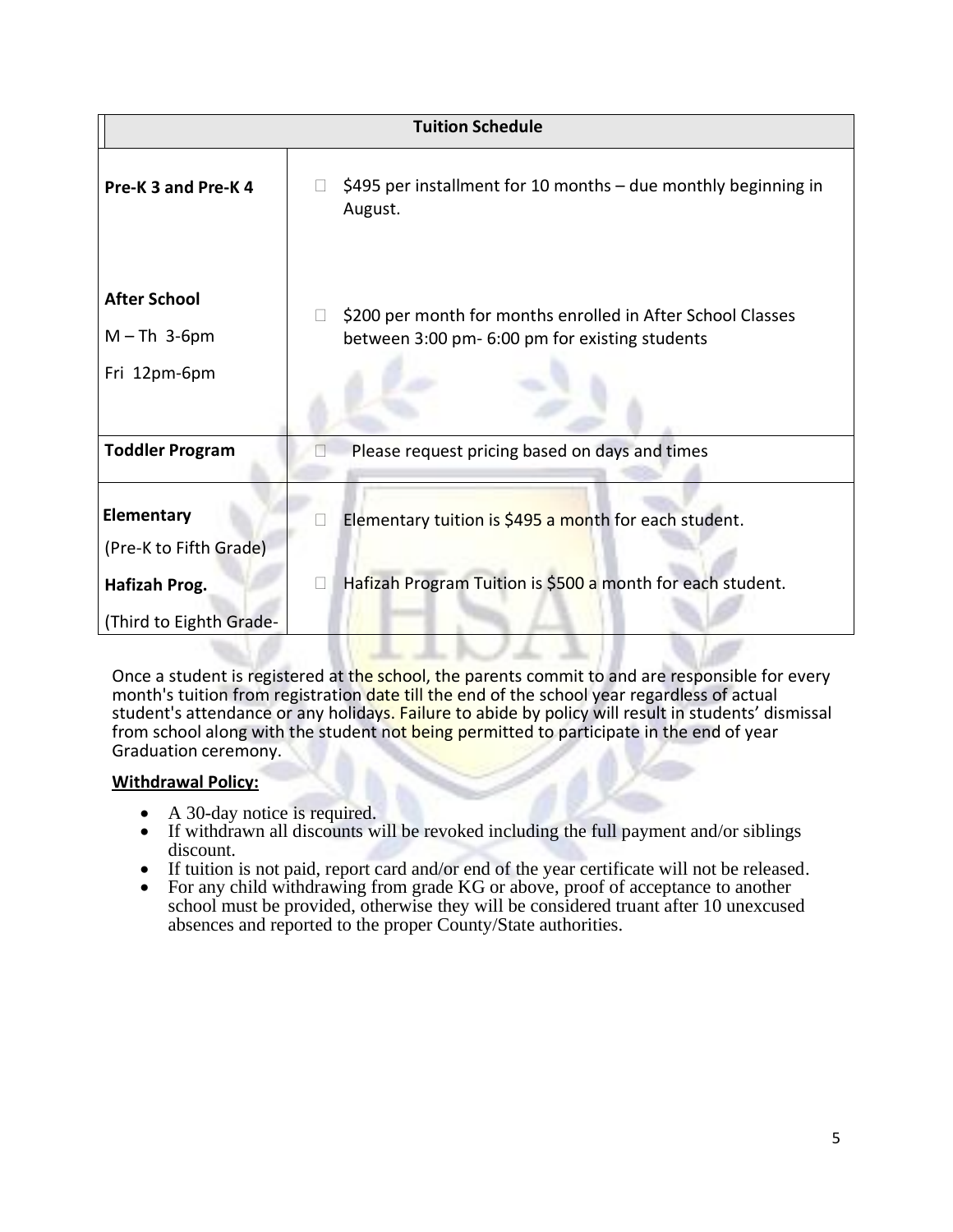#### **Non-discrimination/ADA Policy**

Hamzah Science Academy does not discriminate on the basis of race, color, creed, gender, religion, national origin, or any other prohibited by applicable law in the enrollment of students, hiring of staff, or in the administration of our program or policies. Admission is based on the availability of space in the developmentally appropriate class. Hamzah Science Academy will accept children with physical or mental handicaps only if an appropriate student/teacher ratio can be withheld, and if the staff is properly trained to care for the child. **No qualified individuals as defined under the Americans with Disabilities Act shall, by reason of their disability, be excluded from participation in or be denied the benefits of the services, programs or activities of Hamzah Science Academy or be subjected to discrimination by the Hamzah Science Academy.**

#### *Attendance*

Regular school attendance and punctuality are essential for a successful school experience. All students are required to attend school except in the case of illness or absence as reported by the parents. A total of ten (10) unexcused absences will be allowed per academic year. Any absences in excess to the 10 unexcused will be reported to the proper authorities as required by law and the student will be considered truant. The parents bear the responsibility for attendance decisions and accept either positive or negative consequences of those decisions. Consequences of excessive absences always results in lost opportunities for learning. We encourage students to be in school every day to receive the best possible benefits of the educational program.

#### *Tardy Policy*

Students who arrive at school after 8:10a.m. will be marked tardy. Students are expected to arrive on time for school. Tardiness is disruptive to the teachers and other students in the class. When students arrive after 8:10a.m., parents must escort the children to the school and obtain a tardy slip from the school office before the child is permitted to enter their classroom. Parents must report a reason for their child's tardiness in order to receive consideration for an "excused tardy". The school will determine the status of the tardy. Typical "excused" tardiness would include: traffic accident, severe-unexpected weather, or other emergency. *Every three unexcused tardies will result in 1 unexcused absence.*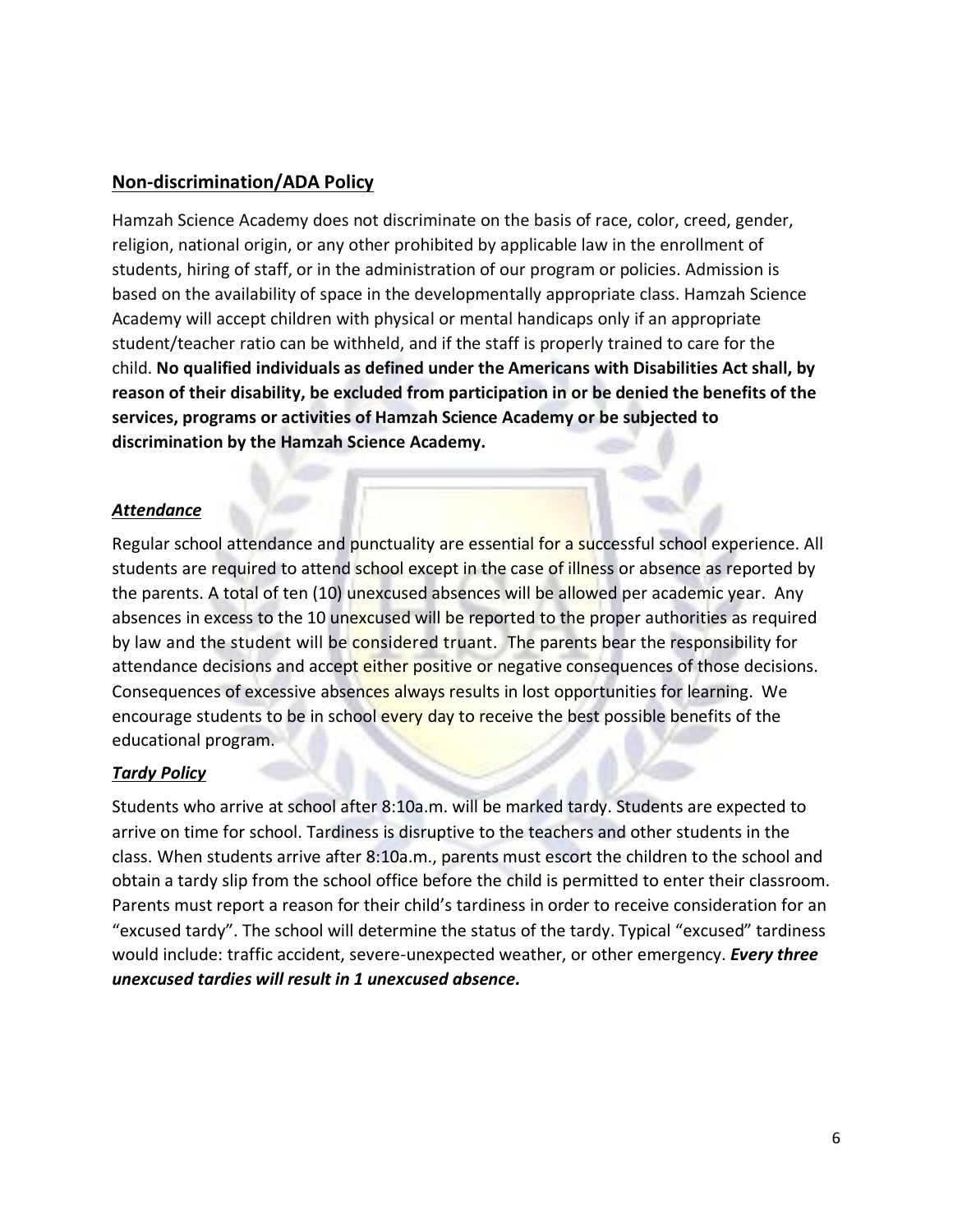#### *Early Dismissal*

After arrival at school, a student will not be allowed to leave school without permission from the office. Parents who need to pick up their child before the regular dismissal time must:

- ❖ Contact the school office to inform them of the early dismissal
- ❖ Enter the school office where the office staff will notify the student to come for dismissal
- ❖ Parents are NOT to pick up their child directly from the classroom.
- ❖ Sign their child out in the appropriate "early dismissal" binder.

#### *Arrival & Dismissal Times*

#### *Drop off:*

• All students, except those actively enrolled in the Before School are to be dropped off at school between 7:45a.m. and 8:00a.m. The school doors will be locked by school staff promptly at 8:00 a.m. Students, except those actively enrolled in the Before School program may not be dropped off before 7:45 a.m. Please drop children off at the end of the ramp near the main school entrance near the teachers on duty.

#### *Pick-up:*

• Pre-K – 5<sup>th</sup> Grade students will be dismissed promptly at 2:45p.m. to 3:00p.m., unless enrolled in the After School program. If you know you are running late for pick up, please call the school and inform them immediately. Any parents arriving after the pickup window will be charged a late fee of **\$1 per minute late**. Pick-up procedure will be similar to the drop off procedure.

#### *Important Reminders*

- If unable to pick up the child, they must make arrangements for a responsible party to do so. School will release the child to previously authorized persons only.
- Upon enrollment, parents/guardians will be asked to provide the names and telephone numbers of at least two people authorized to pick up their child. ONLY PEOPLE ON THE AUTHORIZATION FORM MAY PICK UP A CHILD! Georgia state law is strictly enforced to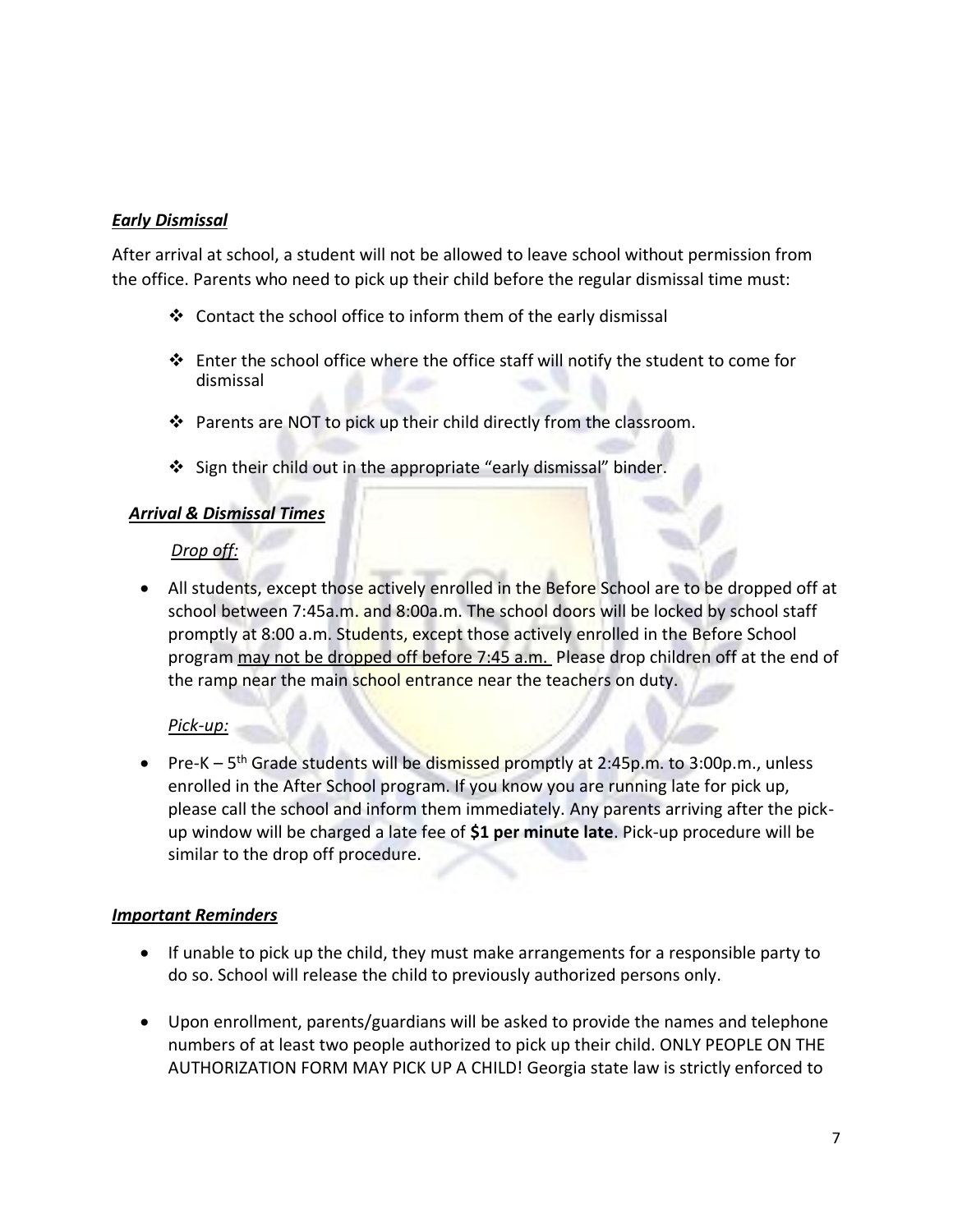ensure that children stay safely in our care until a parent or legal guardian can pick them up.

- Any non-parent or legal guardian authorized to pick up a child must show identificationpreferably a driver's license, state identification card, or other government or stateissued photo ID. Children should be picked up at their designated time by parents/legal guardians or an authorized person 18 years of age or older.
- No child will be released to anyone the parent has not designated as an authorized pick up person. If authorized names need to be added or changed, let office know immediately (preferably at the beginning of the day).
- If a child is not picked-up window, we will call the parent or legal guardian first, then continue to call the listed contacts for that child until they are picked up. **If no one is contacted within thirty minutes after the pick-up time, the Department of Family and Child Services will be notified.**
- Georgia law requires that all children 4'9" and shorter must be buckled in a car or booster seat, and we are mandated reporters: we are required by law to report any child safety seat violations. We will remind parents once, then request a conference (if non-compliance continues), and finally notify the authorities. The safety of our students is our absolutely first priority at Hamzah Science Academy.

#### *Visitors*

- ❖ Students will not be released to any visitor without written permission from the parents.
- ❖ Parents must notify the office, in writing, if someone else other than the appointed individual is picking up their child.
- ❖ Parents are not to visit classes while classes are in session, unless pre-arranged and approved by the administration; this includes discussing student's progress with the teacher.
- $\dots$  While we allow prospective student visitors, we ask that the arrangements be made one week in advance. Upon approval from the school administration the visitor may attend a day of classes. While the visitor is on school property or premises he/she must follow the school rules and regulations.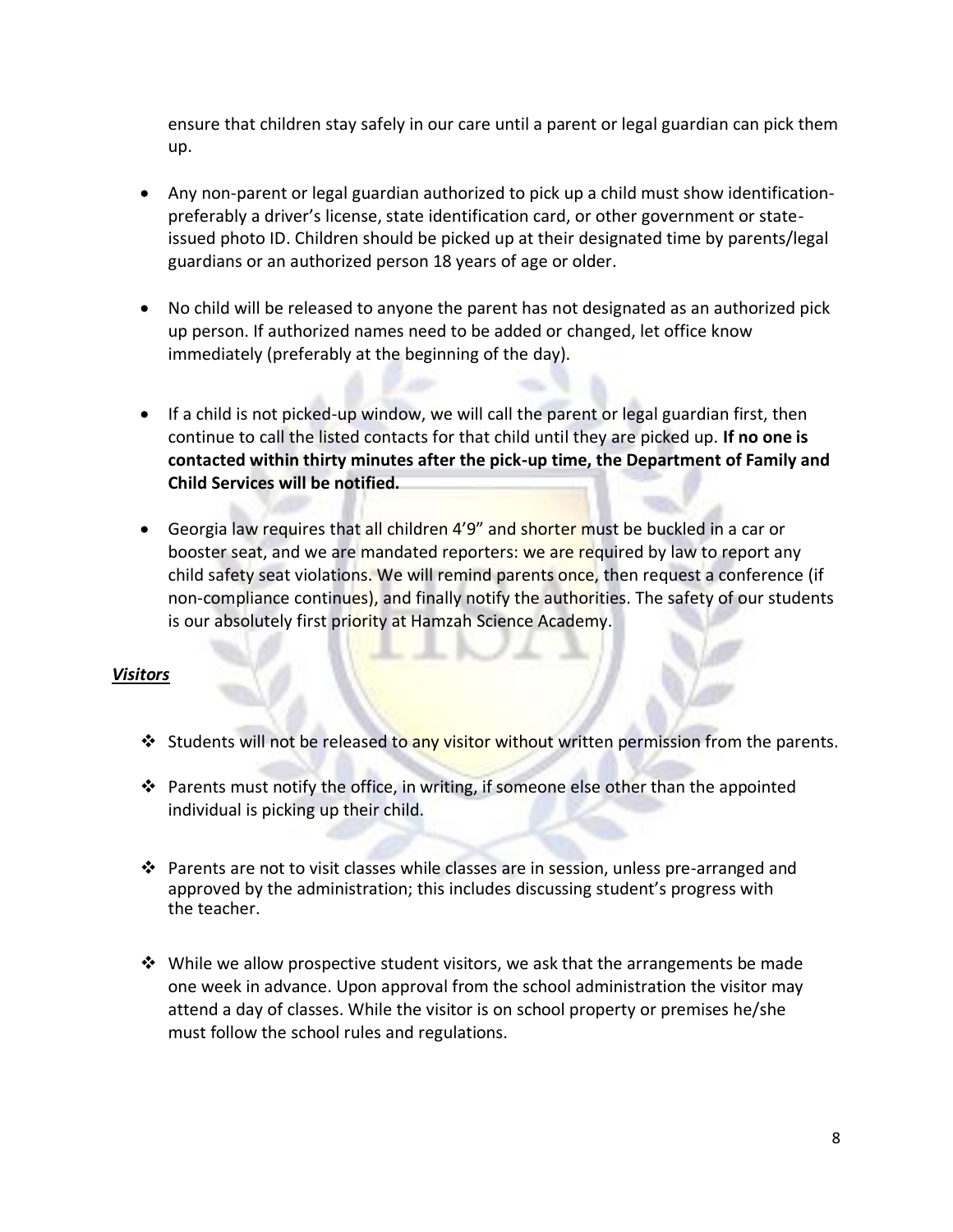# **Security**

Considering the safety of all students and staff, all school doors will remain locked during school hours. All visitors must enter through the school entrance by ringing the doorbell. The school also has security cameras to monitor the outdoor area of the school at all times.

#### *Emergency Closing*

In case of emergency (snow, storms, floods, etc.) the school may close for the day, delay opening, or may dismiss early. Hamzah Science Academy will follow Forsyth county closing decisions so please check your local news channel to check for Forsyth closing announcements. Closing information will also be available on the school's website *[www.hamzahacademy.com](http://www.hamzahacademy.com/)* or on our Facebook page, Hamzah Science Academy.

# **Health**

#### *Illness*

Because we want to make our school as safe as possible, we must ask that children who are sick be kept home. **A child with a fever (over 100°F) may not attend school.** Any child previously suffering from a fever must be fever free for 24 hours before attending school. Parents will be required to pick up their child if they are in this state of health.

Each parent will be asked to complete a questionnaire in regards to asthma and food/insect allergies to be returned to the teacher. For your child's safety, please update this information throughout the year as needed.

#### *Communicable Disease*

If your child has a communicable disease such as lice, chicken pox, strep throat, measles, mumps, etc. a parent of the child must notify the school immediately. Children with communicable diseases must be kept at home, until written approval from a physician is submitted. All students will resume school at school's discretion. All parents must be notified if a student contracts a communicable disease.

#### *Emergencies*

If your child should become ill or injured while at school you will be contacted and requested to pick up your child. In the event that you cannot be contacted, each child will have emergency information on file with persons to be contacted in lieu of parents. If there is a change in this emergency information, please notify the school immediately so that the records may be updated.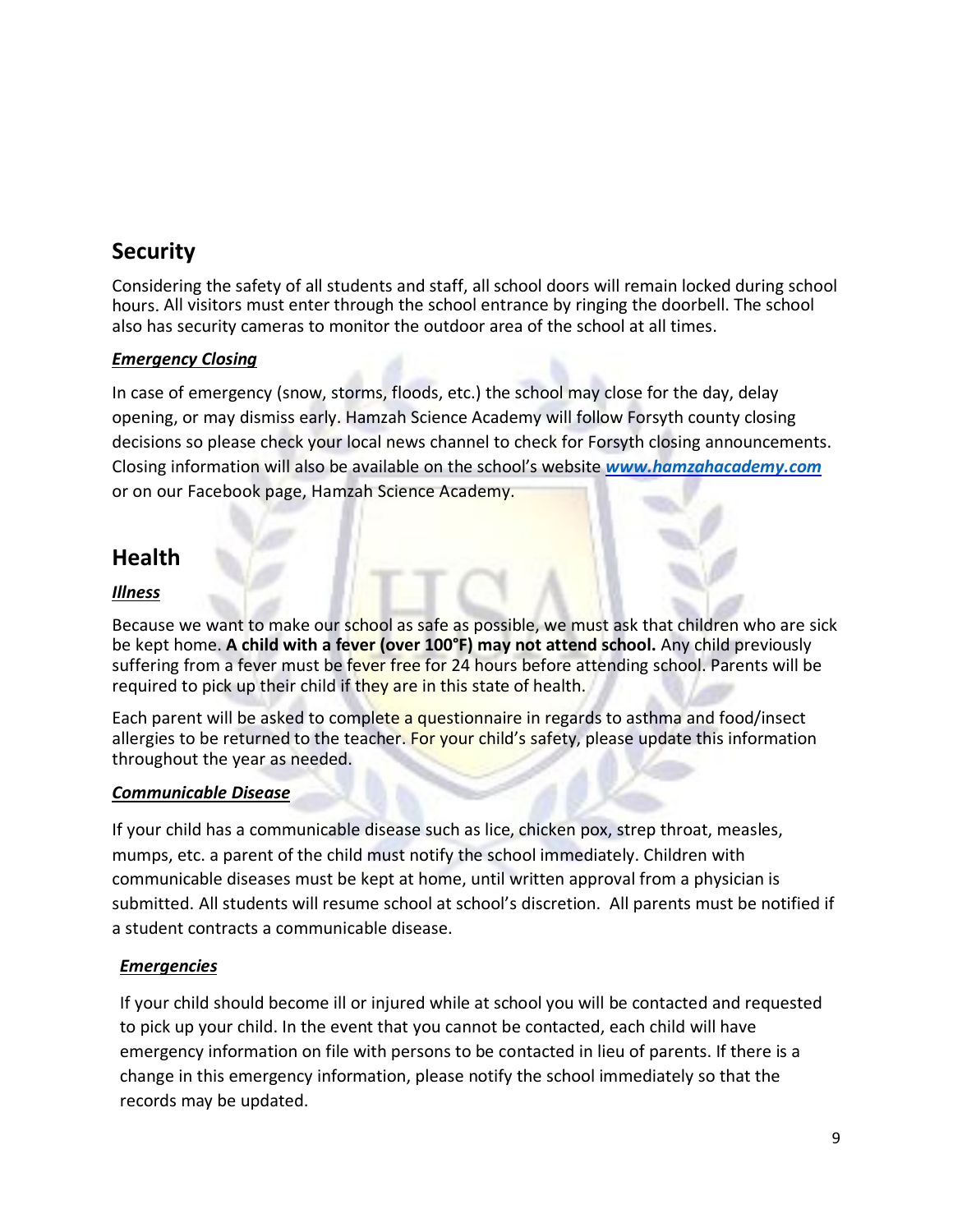#### *Emergency Response to Life Threatening Asthma or Allergic Reactions*

If any employee of Hamzah Science Academy suspects that a student is suffering from a lifethreatening asthma attack or allergic reaction, **911 will be called first, and the child's parent or legal guardian will be called second**. All Hamzah Science Academy employees must maintain current CPR and first aid certification, but, in the event that 911 must be called, the affected student will be transported to the nearest emergency room for evaluation and treatment. In order to protect your child's safety, please keep all allergy/illness and medical forms up-to-date throughout the school year.

#### *Administering Medication*

Staff will not give medication to a child unless in exceptional circumstances and where there is specific prior written permission from the parent. Each time an over the counter medication is needed to be administered written notification from the parent is required.

**A parent/guardian must fill out a new form each time a new prescription is to be administered**. All medications (prescription and nonprescription) must bebrought to school by the parent/ guardian. No student will be allowed to bring medications to school. Students may not have medication in their possession, except with a physician's order for emergency situations only. Medications brought in bags or other unmarked containers will not be given. Prescription medication must be in the pharmacy container labeled with the child's name, date, name of medication, name of prescribing physician, time(s) the medication is to be given and name of pharmacy filling the prescription. Please ask the pharmacist to provide two labeled prescription bottles so that parents/guardians have one bottle at home and one at school. Do not send medication to the school that needs to be given only once daily or two/three times a day unless the physician specifically states a time during the school day for the medication to be given. If medication can be given at home, please do so. Parents/guardians must provide specific instructions (including drugs and related equipment) to the teacher. It will be the responsibility of the parent/guardian to inform the school of any changes in pertinent data. A form must be completed by the parent/guardian. New medications will not be given unless a new form is completed. The bottom portion of the form is to be completed by the physician for ANY longterm medication (more than two weeks.) The term "Physician" is used as defined in Article 2 of the Mmedical Practice Act of Georgia. The form may be brought to the school by the parent or faxed by the parent or physician. Due to the risk of Reye's Syndrome in children under the age of 18, the school will require a physician's signature in order to give any aspirin-containing medications including Aspirin, Pepto-Bismol, and Excedrin. Due to the risk of choking, students may not bring cough drops. All Medications, herbals, and supplements must be approved by the U.S. Food and Drug Administration and appear in the U.S. Pharmacopeia.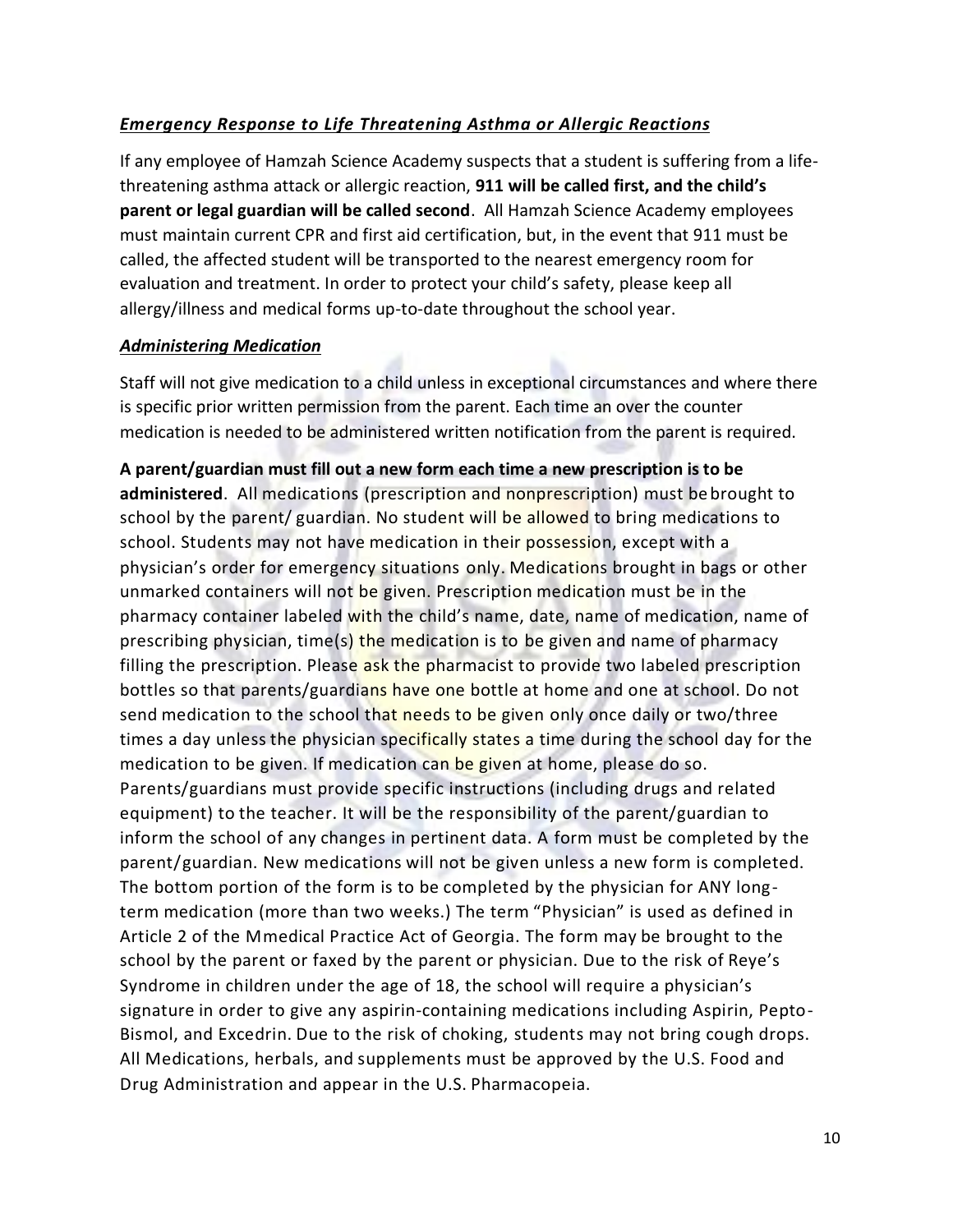#### *Child Abuse and Neglect*

As child care providers, we are mandated by Georgia law to report any suspected or known child abuse or neglect. We cooperate fully to ensure the health and safety of the children. If abuse or neglect is suspected, the staff member will immediately contact the Director/Principal who will contact the Department of Family and Children Services. If an allegation of child abuse or neglect is brought against a staff member, that staff member will immediately be removed from the classroom until allegation has been fully investigated. If allegation is proven to be true, the staff member will be terminated immediately and the situation will be reported to the Department of Early Care and Learning, and the Department of Family and Children Services.

#### *Item Delivery*

Items brought during the school day should be dropped off at the front desk. These items will be delivered at scheduled times to minimize interruption to instruction.

#### *Media Center*

The Hamzah Science Academy Media Center uses an open program that allows students to access material for assignments, projects, research, and personal reading at any time. Features include an online card catalog, computer workstations, reference materials, and works of fiction and nonfiction. In the media center students will learn about research methods, authors, themes, primary search, and use of media center materials. Students come to the media center for books and materials check- out, to use the computers, and for storytelling. Materialsfrom the media center may be checked out for two weeks. Students are expected to pay for books that are lost or damaged.

# **Behavioral Standards**

#### *Discipline and Student Behavior*

Hamzah Science Academy's policies regarding discipline and student behavior set the expectation for high standards of moral conduct and self-control that should be exhibited

by every Muslim. The purpose of this code is to provide an atmosphere of order conducive to learning, to develop a sense of responsibility, and to aid student growth in selfdiscipline. Students and their parents are expected to follow the school rules mentioned below. The school staff provides guidance and reinforcement to achieve these standards.

#### *Student Responsibilities*

- ❖ Students are expected to show a polite and respectful attitude towards other students, adults, and school personnel.
- ❖ Students must follow the classroom rules.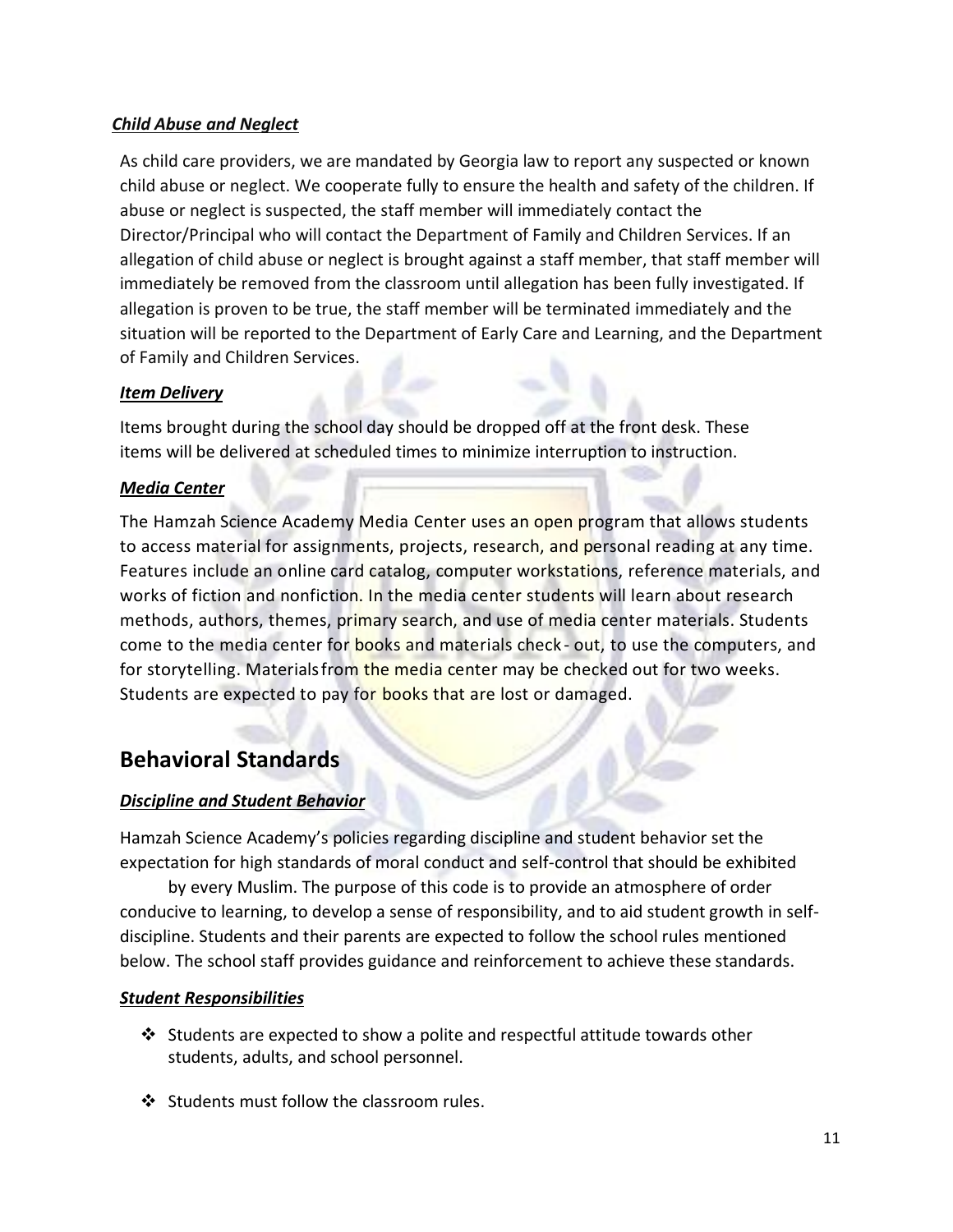- ❖ Students are expected to be honest.
- ❖ Foul language, fighting, or other misconduct will not be tolerated.
- ❖ No gum, candy, or soda is allowed in the classrooms.
- $\div$  Every student is required to offer Salah along with other students and school staff.

#### **Parent/Legal Guardian/visitor Responsibilities**

- ❖ All parents are required to follow the proper Islamic guidelines and etiquette for interaction between brothers and sisters.
- ❖ Parents should also be respectful towards other parents, community members, Hamzah Science Academy staff, teachers, administration and students.
- ❖ Parents are responsible for providing the student with a nutritious lunch and snack (no junk food please).
- ❖ Parents should offer their child a healthy breakfast before school. Children who eat a nutritious breakfast attain higher achievement.
- ❖ Parents have the responsibility to bring their children to school on time and pick them up on time.
- ❖ Parents have the responsibility to see that their children are well rested before coming to school.
- ❖ Parents are highly encouraged to show support for Hamzah Science Academy by participating in school functions and communicating with school personnel.
- ❖ Parents must review their child's homework and sign any forms requested by the child's teacher.
- ❖ Non-religious holidays are not to be celebrated nor solicited on school property.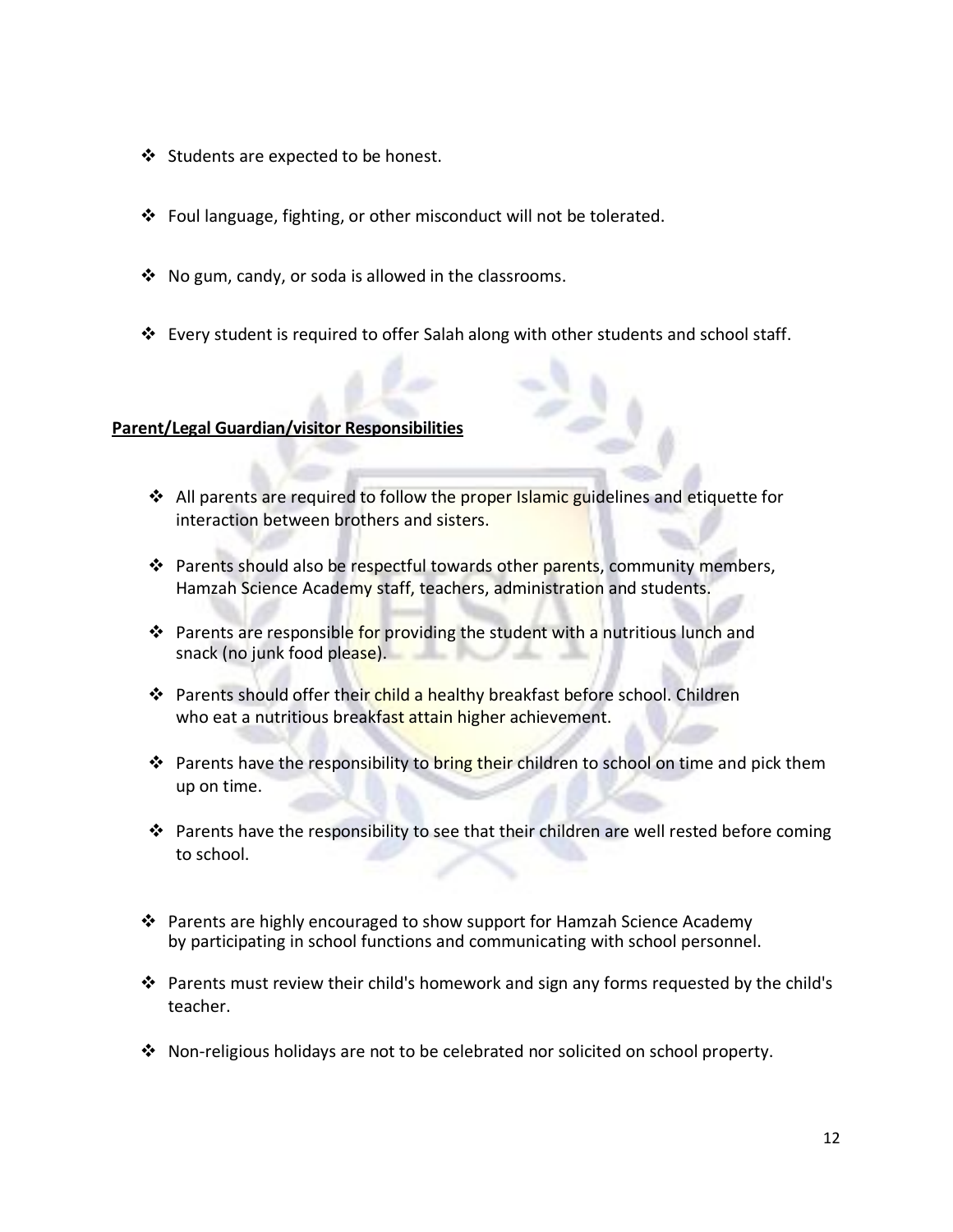❖ If a parent desires to speak with a teacher or principal, an appointment should be made with the appropriate individual.

#### **Discipline Code**

The classroom teacher is the center of an effective school discipline plan. The major disciplining role of the teacher is to teach and reinforce appropriate school behavior. The teacher is responsible for giving guidelines for appropriate school behavior using the school's code of conduct and rules. The teachers at Hamzah Science Academy put more energy into reinforcing success than into controlling behavior. When students behave appropriately, the teacher will provide positive feedback. When the students behave inappropriately, the teacher will consistently enforce the consequences.

When a behavioral problem occurs, the teacher corrects the student's behavior by using the procedure outlined in the Discipline Policy and Procedure. If one procedure or set of procedures does not work to improve the child's behavior, the teacher tries something else, utilizing school site resources, i.e. aids, office staff, and administrators.

#### **Respect for Property**

Students and their families will be held financially responsible for any deliberate destruction or defacing of school property, and parents are expected to offer financial compensation without delay. This includes, but is not limited to desks, chairs, books, computers, and any other school, teacher, staff or student property

#### **Toy/Personal Belongings at School**

**Any item that is distracting to the learning process, teachers or other students is not allowed on school property**. Any such items may be confiscated at the discretion of Hamzah Science Academy, and must be picked up by the offending student's parent or legal guardian **at the end of the school week.** Repeat offenses may result in disciplinary action. We request that our students do not use book bags on wheels, as they are noisy and distracting.

- ❖ Electronic games, headphones, iPads or other electronic device are never allowed in school, and will be immediately confiscated by any teacher or staff member who sees them.
- ❖ Toy weapons, toy resembling weapons, and any items intended to be used as or look like a weapon are never, for any reason, allowed on school property.

#### **Field Trip Transportation Behavioral Standards**

All Hamzah Science Academy students are expected to conduct themselves in an appropriate manner during field trips. Continued disruption on field trips may result in expulsion from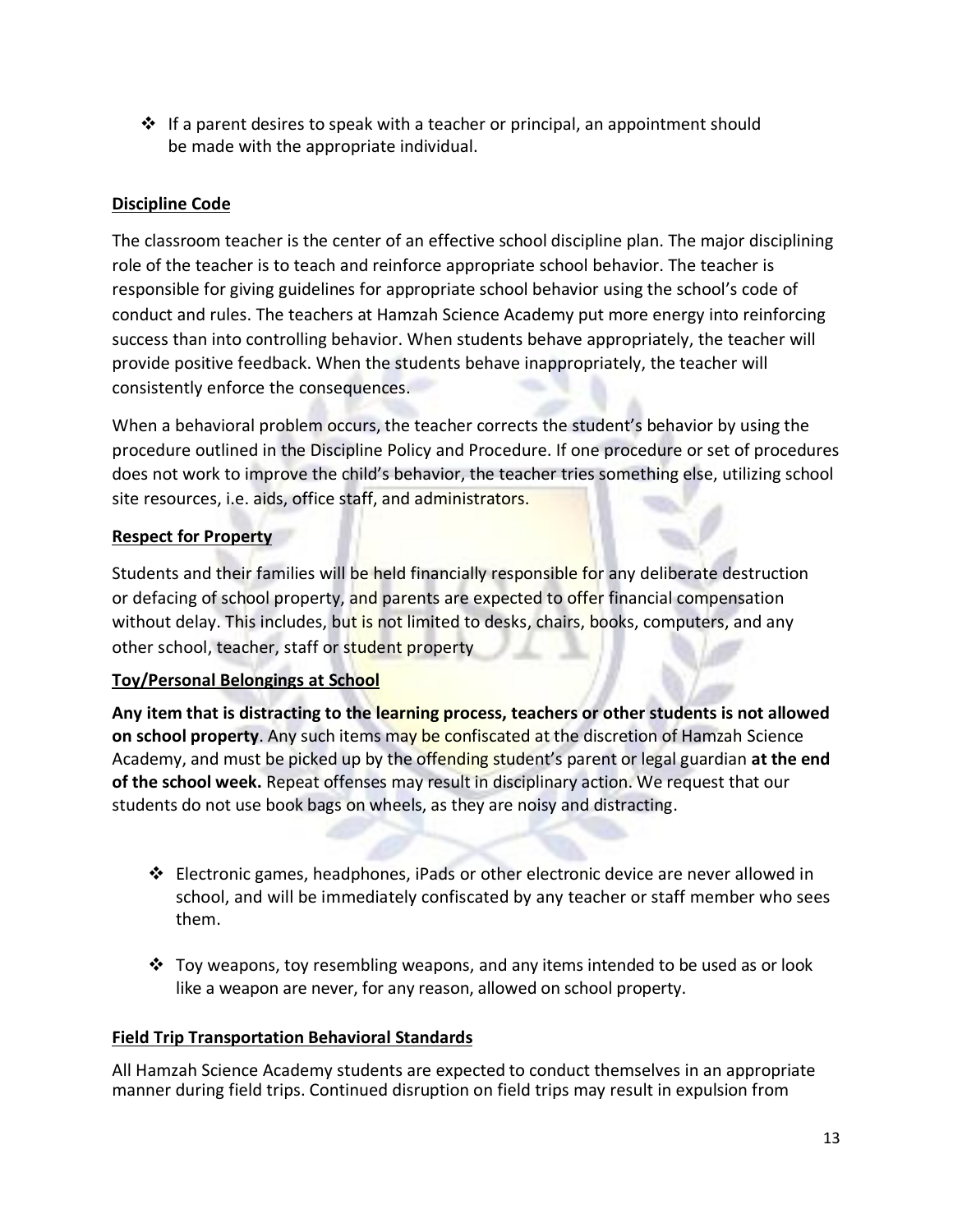attending field trips. Persistent, serious offenses will also warrant school intervention and possible sanction. A more detailed Transportation Discipline Policy is outlined in the Discipline Policy and Procedure section of this handbook.

#### **Academic Standards**

Students at Hamzah Science Academy will be expected to achieve academically to the best of their individual ability. Parents will receive a report card for their student at the end of each quarter that will include a report on the student's progress and behavior. Parents will be notified of their child's status quarterly and will be required to take measures that ensure their child's success in order to avoid retention, inshaAllah. Teachers strive to meet the individual needs of academically advance students by providing individualized enrichment activities and customize plans for student in remedial.

#### *Promotion*

Promotion from one level to another normally occurs at the end of the school year. It is based upon the student's achievement and performance in the current grade level.

#### *Retention*

- **❖** Retention will be considered if the student earns three (3) or more F's or Incompletes for the year.
- ❖ A student who fails any subject must ensure mastery of the material by the end of the summer in order to be considered for promotion into the next grade.
	- Upon parent's request for promotion, a placement test will be considered depending upon the child's aptitude in the previous grade. The Principal and the acting school board members will make the final decision of whether or not a placement test will be administered to the child. Promotion to the next grade level will be dependent on the child's performance in the placement test and teacher's recommendation. If a child transfers to another Islamic, private or public school, Hamzah Science Academy cannot guarantee that the child will be placed in the same grade as promotion policies vary from one school to another.

#### *Grade Skipping*

Grade skipping requests will be addressed on a case by case basis and will rely heavily on both teacher and Principal's recommendation.

#### *Award Policy*

All students that score all A's along with no un excused absences, no tardiness and no uniform violations, and no more than one behavior violation in one quarter will be placed on the Principal's Honor role. All students that score all A's with no more than two B's and one unexcused absence, one tardy, no uniform violations and two or fewer behavioral violations in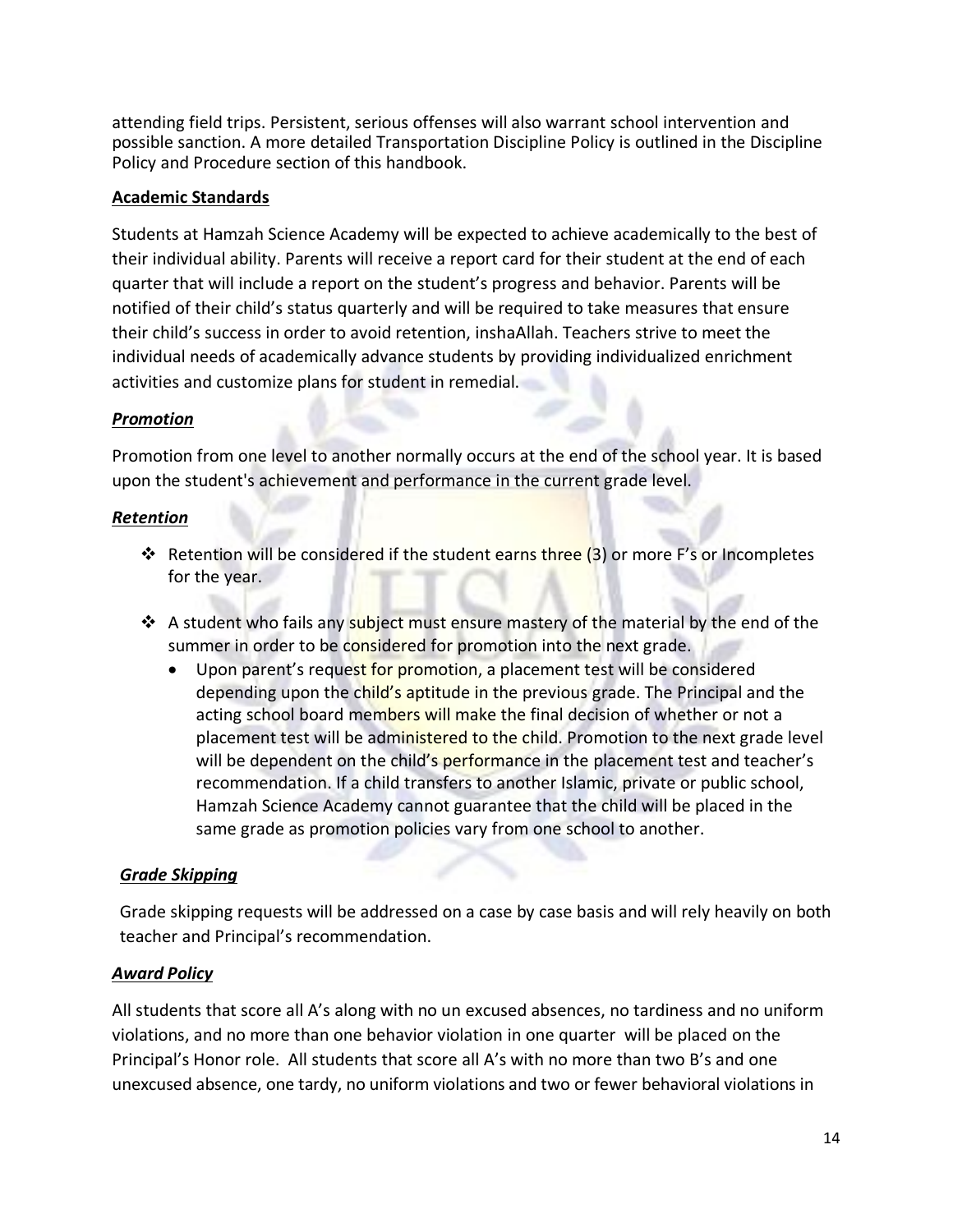one quarter will be placed on the Honor Roll. All other awards will be granted at the end of the school during the graduation ceremony.

### *Test Make Up and Re-take Policy*

Make up tests and re-take tests **will be administered only in extenuating circumstances** such as, but not limited to the following:

- 1. Grievances/ Death
- 2. Sudden sickness/ illness in school.
- 3. Family Emergency.
- 4. Excused Absence.
- 5. At administrator's discretion based on the circumstance.

Note: A retake test will be administered at administrator's discretion and under out of the ordinary circumstances. In the case, a retake is administered an average of the two tests will be the final grade. **No child can receive a 100% on the retake**.

#### *Dress Code/Uniform Policy*

The Hamzah Science Academy dress code is established to teach grooming and hygiene, instill discipline, prevent disruption, avoid safety hazards, and teach respect for authority. Students should be dressed and groomed in a manner that is clean and neat and that will not be a health or safety hazard to themselves or others. **Students are required to wear uniforms to school every day, unless specifically stated and announced by the Hamzah Science Academy administration.** Uniform requirements are as follows:

**Girls:** Khaki pants or jumper (with tights or leggings) with a white or navy polo and black closed toe shoes/white socks. **No skirts or scooters allowed.**

**Boys:** Khaki pants with white or navy polo and black closed toe shoes/white socks.

*A Hamzah Science Academy logo, on the upper right corner, IS required on uniform shirts, polos and jumpers.*

#### *Field Trips*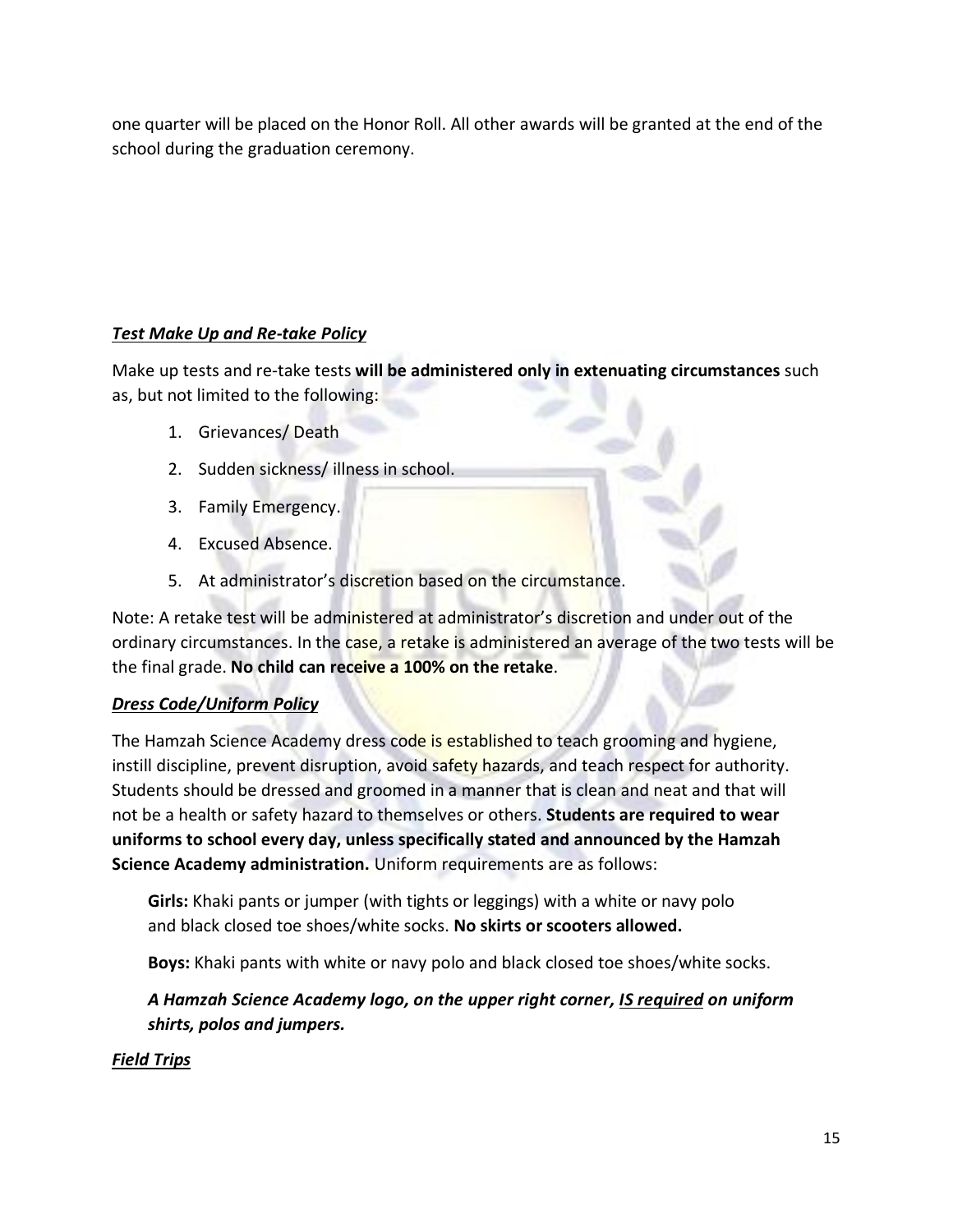All field trips organized by Hamzah Science Academy will meet the following guidelines and expectations inshaAllah:

- $\cdot$  The field trip must serve an educational purpose.
- ❖ Students must have written permission from the parent(s)/guardian(s) before being allowed to accompany a class on a field trip.
- $\dots$  Students are expected to abide by all transportation rules and regulations.
- ❖ Students must always remain with the chaperone.
- ❖ All fees/forms must be submitted by the deadline date or the student will not be allowed to attend the fieldtrip (students in this case will be kept home).

#### *Honesty*

Honesty is a value we want to instill in our students of every age. Students may not use, take, or borrow any property that belongs to another without permission. Lying is a violation of Islam; neither lying nor stealing will be tolerated at Hamzah Science Academy. Serious consequences will be levied against violators.

#### *Lunch*

Children will need to bring a lunch and snack from home. The lunch should be nutritious and adequate. Lunch should be sent in a lunch box/bag that clearly labels the student's name. Ice packs are recommended if your child's lunch requires refrigeration. Avoid sending lunches that require heating/microwaving. Please pack a nutritious snack and lunch. Nutritional guidelines will be supplied, along with food pyramid. Parents are encouraged to add components of a healthy lunch in their child's lunch. Those components are 2 vegetables, 1 meat, 1 whole grain, 1 fruit and 1 dairy item.

#### *Volunteers*

#### **Volunteer helpers are greatly valued and appreciated at Hamzah Science Academy.**

Community members and parents who would like to share their expertise with the school are encouraged to do so. In order for the school to fully benefit from your help we must ask you to follow these guidelines when volunteering:

- ❖ Arrive promptly on assigned days.
- ❖ Notify the staff member in advance if you cannot arrive at the appointed time.
- ❖ Sign-in in the office upon arrival and sign out upon leaving.
- ❖ Do not bring other children or adults with you.
- ❖ Volunteers will be assigned duties as deemed necessary by the administration.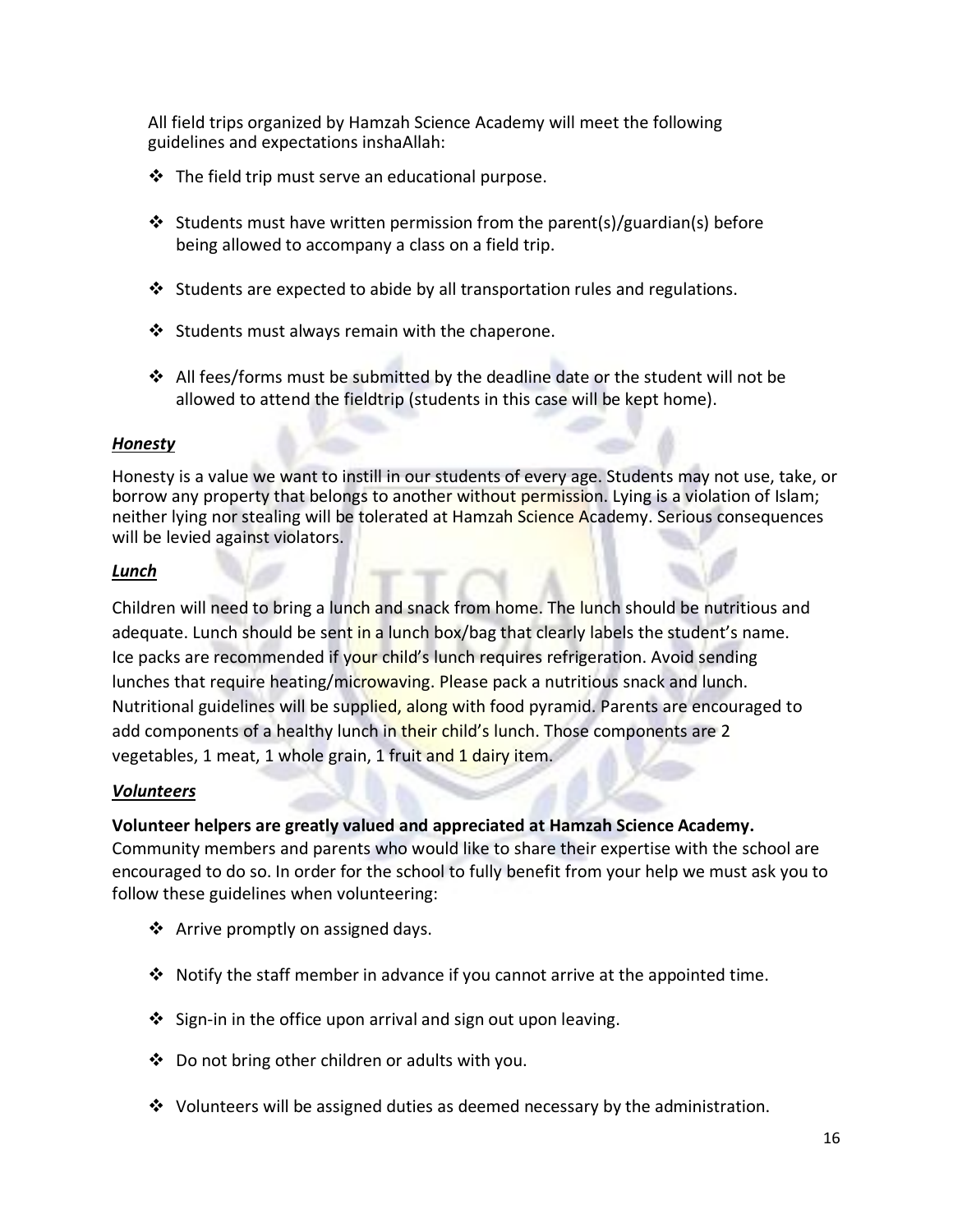- ❖ Volunteers must abide by staff rules and policies.
- $\dots$  Volunteers are not to enter the planning rooms or conduct parent-teacher meetings during their time.

The school will try to assign responsibilities in areas of interest to the volunteer. However, volunteers should be prepared to be assigned to any varieties of tasks that come up in the day-today operation of the school. May Allah subhanahu wa ta'ala reward you for all your efforts. Volunteers are also needed to assist the school in making educational materials, phone calls, etc. This work can be done from your home at your convenience. If you would like to volunteer in any capacity, please fill out a volunteer form in the office - specify how you would like to contribute to the school.

#### *Grievance Policy*

All grievances should be handled within five days. Generally, grievances should be handled in the following manner:

- ❖ Address your concern to your child's teacher, if no resolution is reached then:
- ❖ Talk to the principal, if still no resolution is reached then:
- ❖ Request a conference with Hamzah Science Academy's Educational Board who may be reached at academyboard@hamzahacademy.com.

# **Discipline Policy**

#### *Philosophy and Purpose*

The philosophy of Hamzah Science Academy is to foster a learning environment that reinforces the concepts of self-discipline and the acceptance of personal responsibility. In order to maintain an environment conducive to attaining the highest quality of education, certain disciplinary policies and procedures must exist, relating to student conduct which delineate unacceptable behavior and provide the basis for sound disciplinary practices within the school. These policies and procedures will be enforced fairly, uniformly and consistently, insha'Allah.

The purpose of this document is to outline the policy and necessary administrative procedures that will provide for a fair but firm approach in promoting proper student conduct and deterring unacceptable behavior. This Discipline Policy and Procedure shall be distributed to all parents, teachers, and administrators at the beginning of the school year. Parents will be expected to sign a statement outlining their commitment to excellence academically and behaviorally.

#### *School Disciplinarian(s)*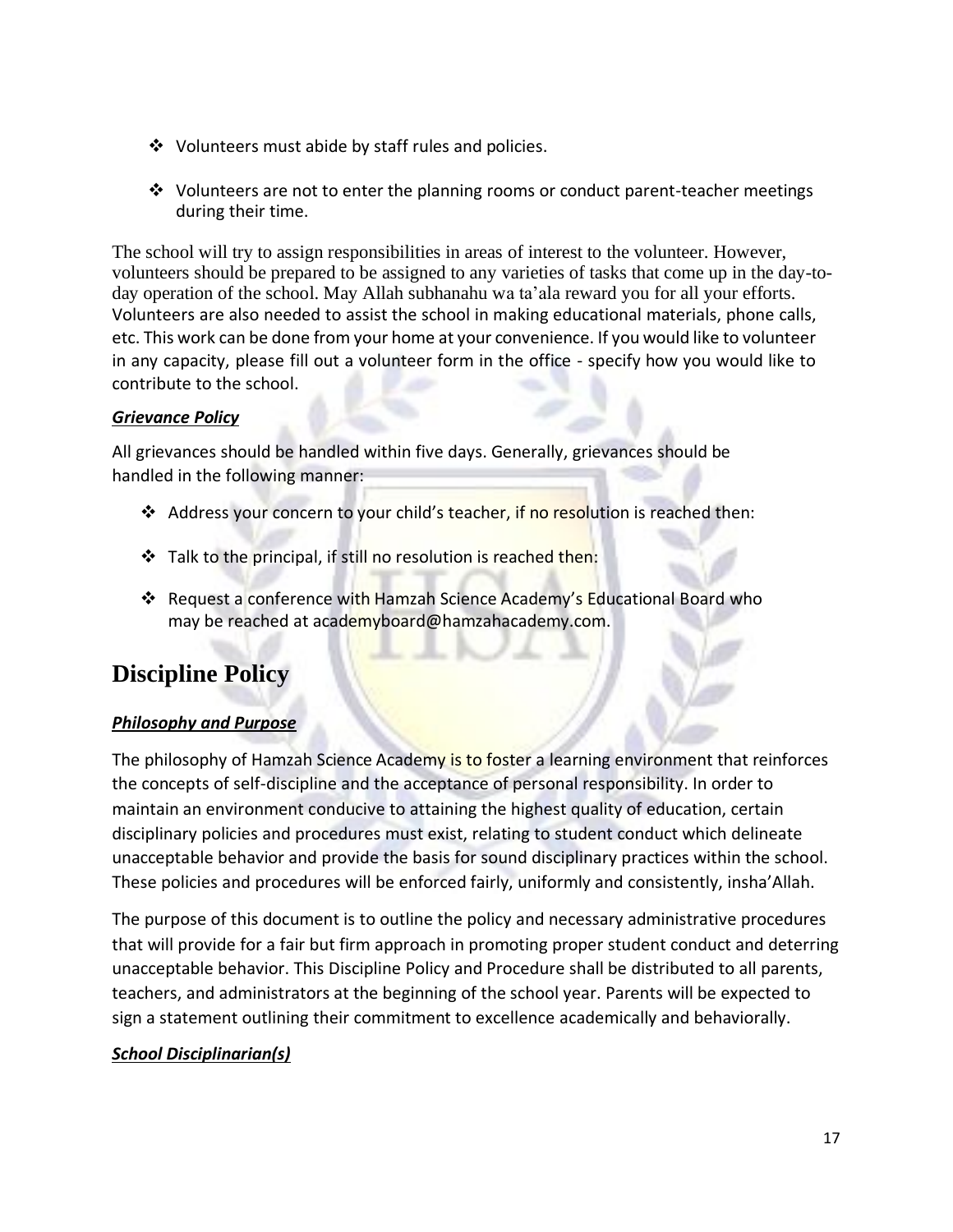The school discipline person(s) shall be the principal or his/her designee. Duties shall include the authority to:

- ❖ Assess and implement the discipline policy.
- ❖ Remove a student from campus for emergency reasons.
- ❖ Suspend a student temporarily depending on severity of incident.
- ❖ Recommend a student for expulsion to the HAS Board.

#### *Parent Responsibilities*

Throughout this document, "parents" includes single parent, legal guardian, or person who has lawful control of the student. Parents have the responsibility to:

- ❖ Provide for the physical needs of the student.
- ❖ Encourage Islamic behavior and character from their child; especially in regards to issues such as, respecting those in authority and maintaining appropriate relations with the opposite gender.
- ❖ Teach the student to listen to teachers and other school personnel and obey school rules.
- ❖ Be sure the student attends school regularly and on time; including promptly reporting and explaining absences and tardiness to the school.
- ❖ Encourage and lead the students to develop proper study habits at home.
- ❖ Participate in meaningful parent-teacher conferences to discuss the student's school progress and welfare.
- ❖ Paying required fees and fines, unless these are waived (with proper documentation).
- ❖ Participate in school-related organizations and activities.
- ❖ Be sure the student is appropriately dressed and groomed at school and school-related activities.
- ❖ Discuss report cards and school assignments with the student and teacher.
- $\dots$  Bring to the attention of school authorities any learning problem or condition that may relate to the student's education.
- ❖ Maintain up-to-date home, work, and emergency telephone numbers and other contact information.
- ❖ Cooperate with school staff.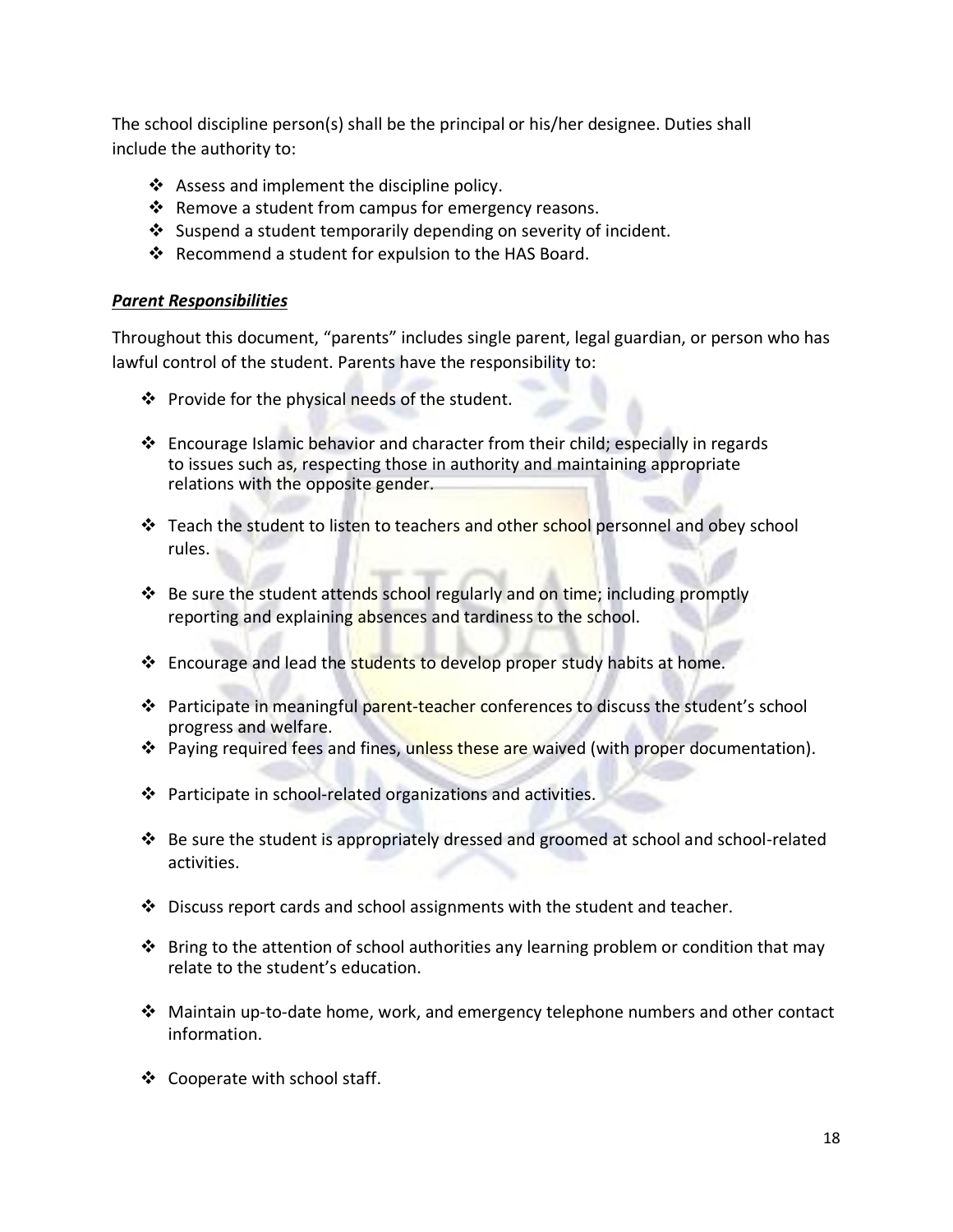- ❖ Exercise appropriate parental control and responsibility, which includes being liable for property damage proximately caused by (a) the negligent conduct of the student if the conduct is reasonably attributable to the failure of the parent to exercise their duty to control and reasonably discipline their child, or (b) the willful or malicious conduct of their child.
- ❖ Respect other parents, students, staff, etc.

#### *Student Responsibilities*

Student's responsibilities for achieving a positive learning environment at school or school related activities include the following:

- ❖ Attending school regularly and on time.
- ❖ Giving their best effort with every assignment.
- ❖ Being appropriately dressed and groomed.
- ❖ Avoiding confrontations with other students and reporting such incidents to staff members when requested.
- ❖ Respecting other students and teachers.
- ❖ Respecting the masjid and salah times.
- ❖ Following the specific rules in each class.
- ❖ Obeying all safety rules.
- ❖ Respecting school property.

#### **Parent-Teacher Conferences**

Two Parent-Teacher Conferences shall be held during each school year between a teacher and the parents of a student. If any of the following circumstances arise more than the two assigned conferences will be scheduled:

- $\cdot \cdot$  The student is not maintaining the expected level of performance.
- ❖ The student demonstrates discipline problems, or presents some other problem to the teacher.
- ❖ Other cases the teacher or parent considers necessary.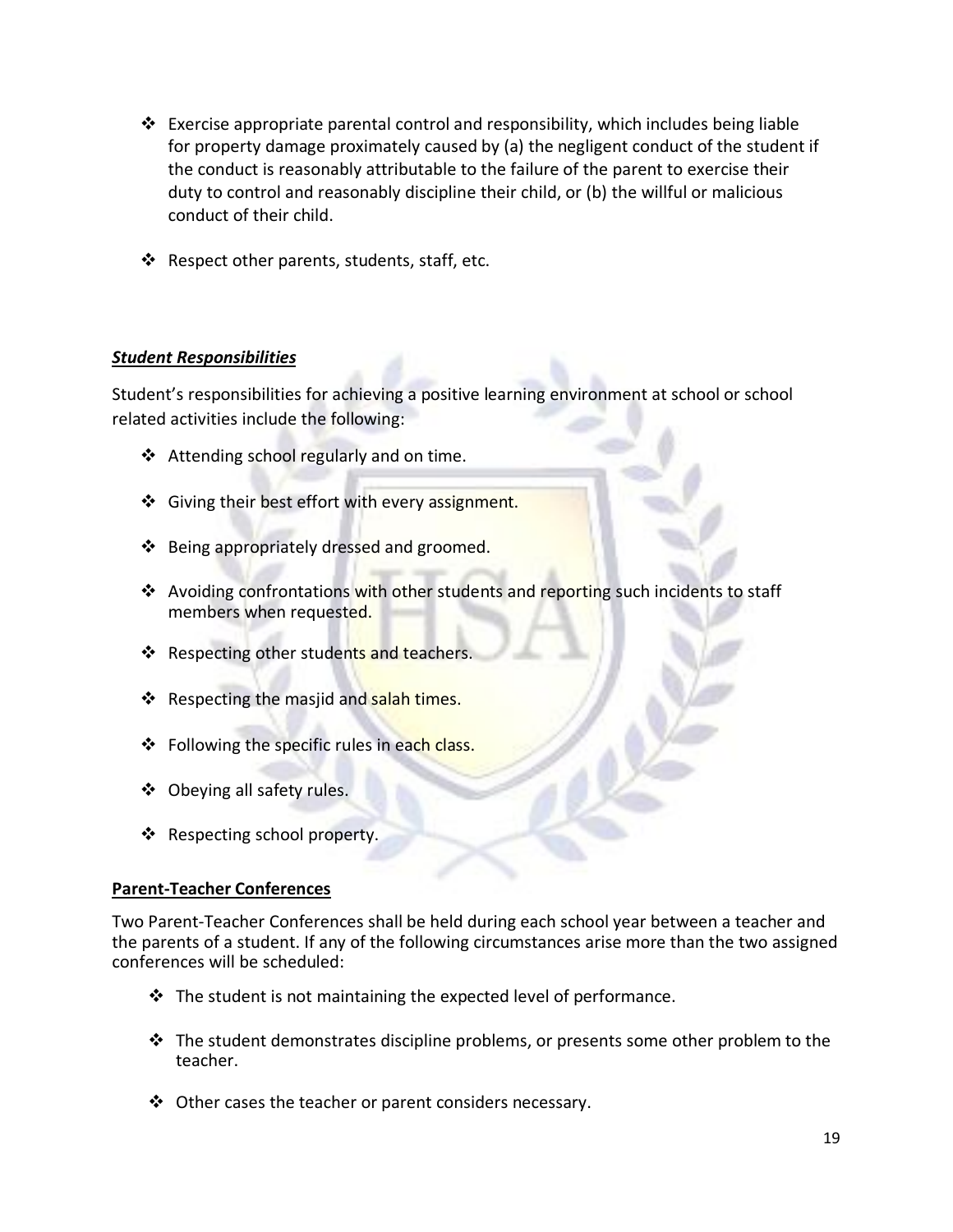# **Student Code of Conduct**

#### *Jurisdiction*

Hamzah Science Academy Administration has jurisdiction over its students during the school hours of operation and during any school activity regardless of time or location.

#### *Bullying*

Hamzah Science Academy forbids bullying. Bullying is defined in the *Code of Conduct* as a willful attempt or threat to inflict injury on another person when accompanied by an apparent intention to do so; or any intentional display of force such as would give the victim reason to fear or expect immediate bodily harm; or habitual attempts to cause pain or suffering to other person.

#### *Prohibited Activities*

All offenses and acts of misconduct listed under Category 1 through Category 4, as well as other acts of misconduct listed throughout this handbook, are prohibited activities and any student who engages in any of these activities will be subject to appropriate discipline.

#### *General Prohibitions*

- ❖ No toy weapons are allowed.
- ❖ Outside toys and games are not allowed unless approved of by a teacher or other supervising staff member.
- $\cdot \cdot$  No rock throwing, snowball fighting, or playing with ice.
- $\div$  Food, drinks, snack, gum, etc. are not allowed in any classroom except in appropriate times, as allowed by the administration.
- ❖ No student should enter the office (unless emergency) or teacher preparation rooms.
- ❖ No student may leave his or her classroom without permission.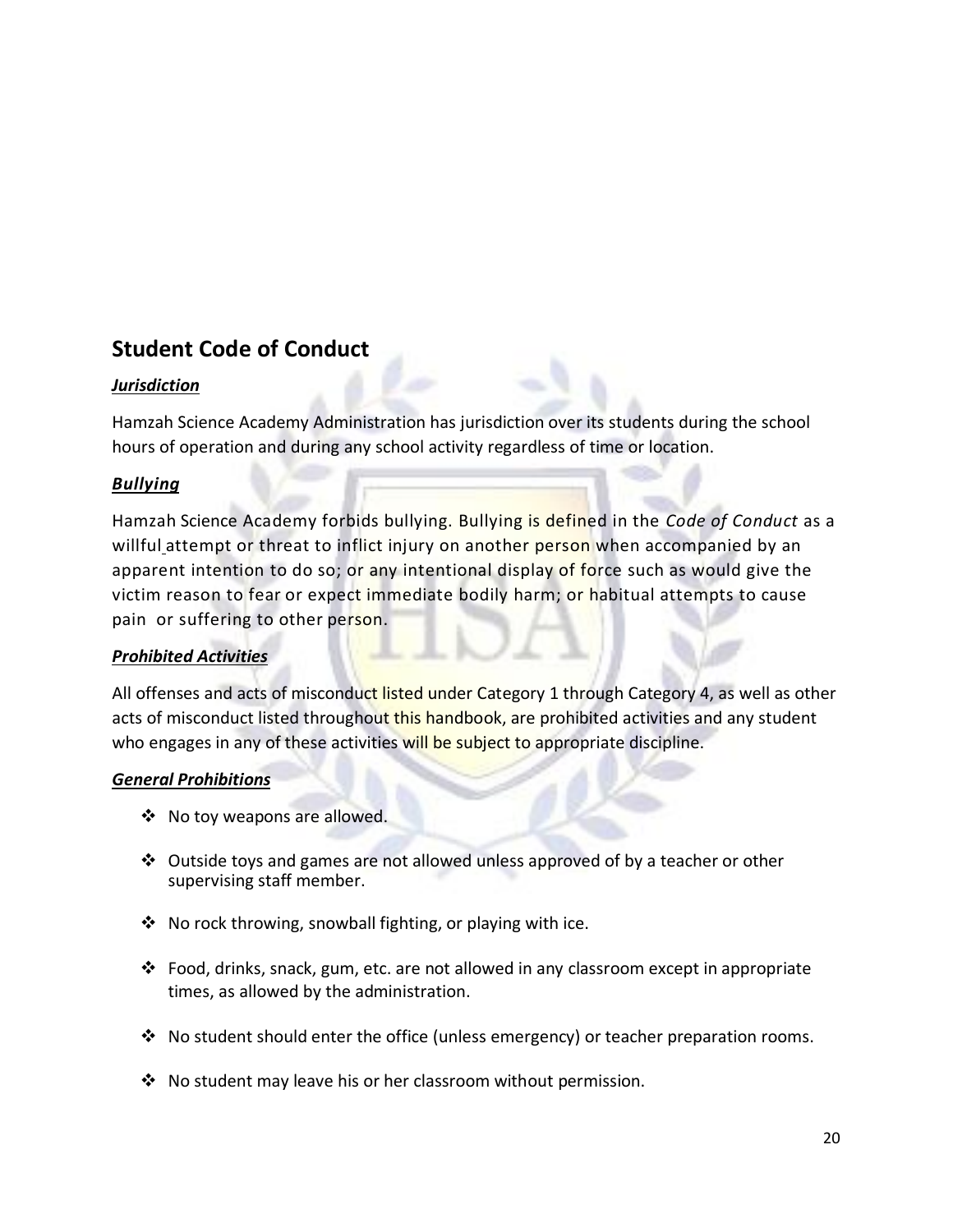- ❖ No student should cause disturbances while in the masjid.
- ❖ No student should disturb the neighbors around the school.
- ❖ No electronic toys, games, radios, phones, beepers, headphones, etc. are allowed in the classrooms.

#### *Behavioral Probation*

A student will be placed on Behavioral Probation when his/her conduct is consistently unacceptable to the school's community. Probation includes the following steps:

- ❖ Probation will be considered after teacher interventions prove unsuccessful and referral to the administration is necessary
- ❖ The student's behavior will be reevaluated after the probation period.

#### *Discipline Management*

#### **General Guidelines for Assessing Discipline Penalties**

When imposing discipline consequences, Hamzah Science Academy personnel shall adhere to the following guidelines:

- ❖ Discipline shall be administered when necessary to protect students, school employees, or property and maintain essential order.
- ❖ Discipline shall be based on a careful and fair assessment of the circumstance of each case; such factors include:
- ❖ Seriousness of the offense
- ❖ Student's age
- ❖ Frequency of misconduct
- ❖ Student's attitude
- ❖ Potential effect of the misconduct on the school environment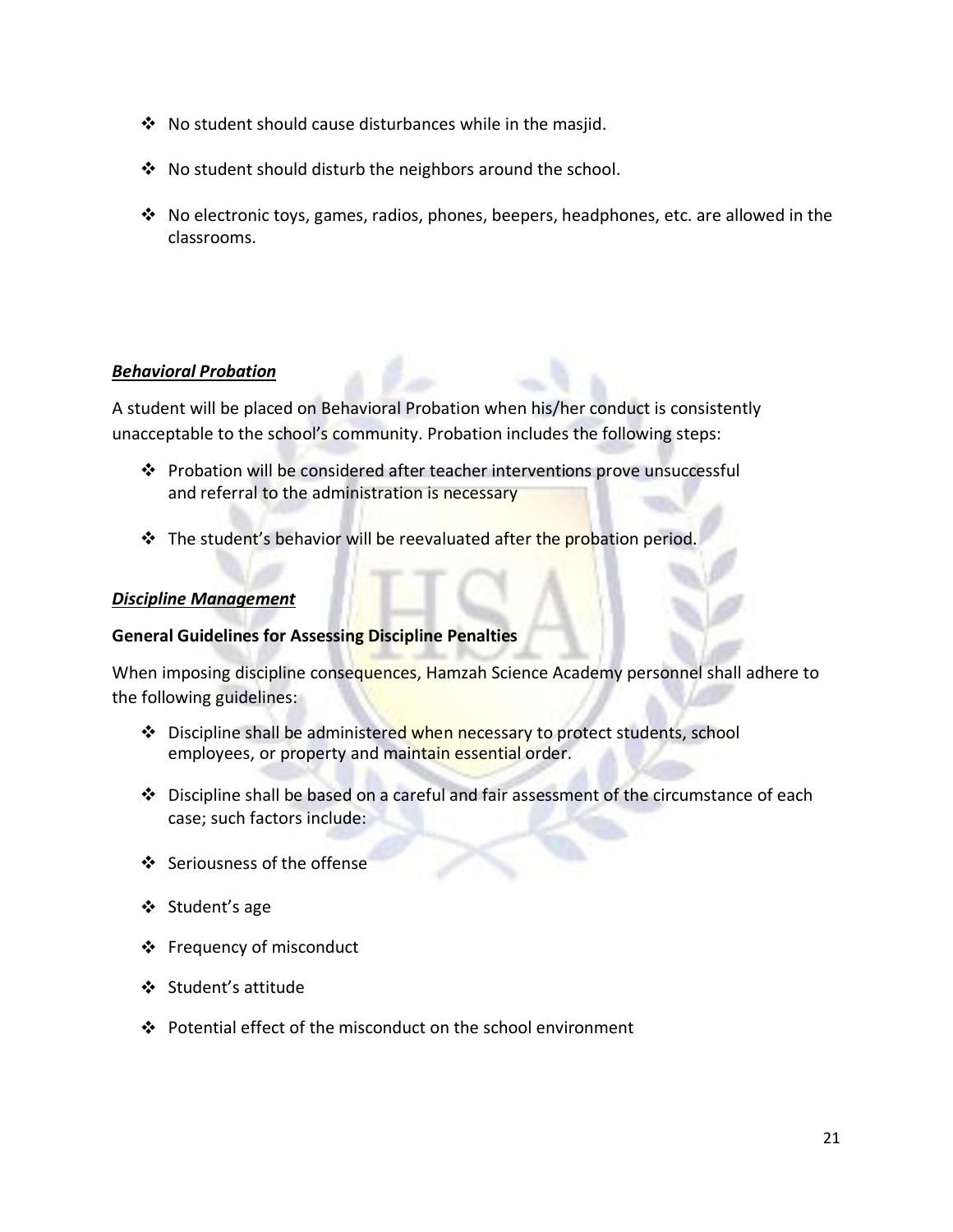Generally, academic sanctions shall not be used as discipline. However, when the disciplinary infraction is academically related, such as cheating or plagiarism, academic sanctions determined by the teacher may be imposed.

#### *Offenses*

Students violating the Hamzah Science Academy rules and regulations shall receive disciplinary consequences commensurate with their misbehavior. In general, discipline shall be progressively administered so that penalties increase due to the severity or persistence of the misbehavior. The length of the punishment will depend on the offense. The consequences are not necessarily in the order of their severity. One or more disciplinary options may be used for a single offense if deemed appropriate.

The staff-person responsible for the discipline of a student in a given situation may use discretion in determining which of the listed disciplinary options is most appropriate to the context of the violation.

#### *Offenses: Minor, Persistent and Serious*

Minor offenses are those, which are not deemed serious in nature but may disrupt the educational atmosphere of the class or school. Any violation of the Code of Conduct that is listed below as a

Category 1 offense is considered a minor offense. Hamzah Science Academy defines a "persistent" offense to be three or more violations of the Code of Conduct in general or recorded repeated occurrences of the same category violation. Serious Offenses are any offense that is Category 2 or above, or are listed as prohibited conduct in the Code of Conduct.

#### *Classification of Offenses*

The following offenses and consequential disciplinary options are listed in order of severity, with Category 1 being the least severe and Category 3 being the most severe. Any offense committed by a student that is not listed below shall be classified at the discretion of the School Disciplinarian(s).

#### *Category 1*

Offenses in this category are minor acts of misconduct, generally observed in the classroom or in the building, which interfere with the educational process. The classroom teacher generally manages discipline for Category 1 offenses. Parents may be requested to come for a conference with the teacher to discuss the misbehavior and the disciplinary action.

#### **Offenses**

- ❖ Tardiness in the arrival to school.
- ❖ Running or making excessive noise in the hall, classroom, or building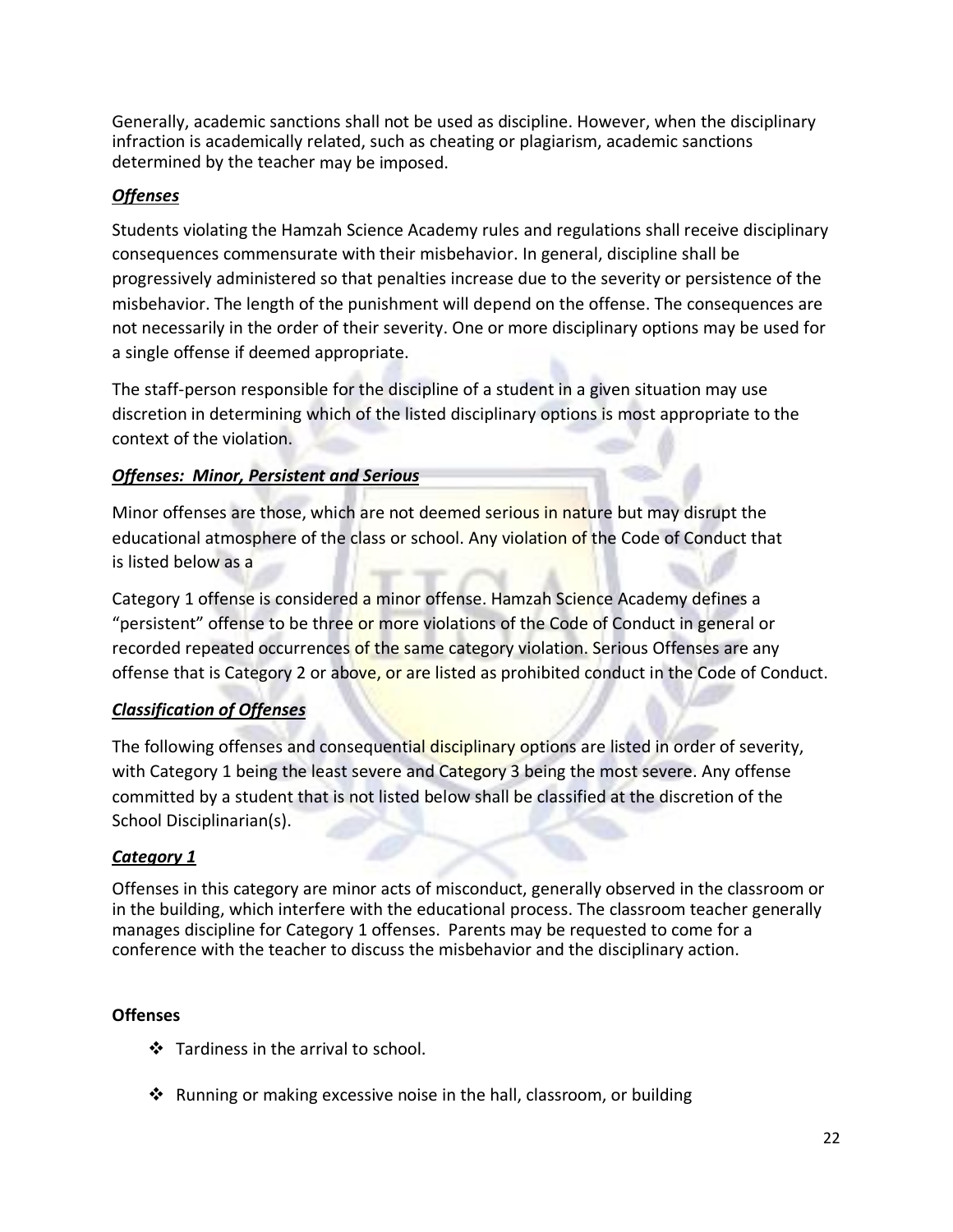- ❖ Put-downs and other forms of disrespect to other students
- ❖ Failing to follow classroom rules
- ❖ Talking out of turn
- ❖ Getting out of seat without permission
- ❖ Ball or game playing in the building or at inappropriate times
- ❖ Dress Code violation
- ❖ Failing to participate in classroom activities
- ❖ Eating or drinking in an undesignated area or at an undesignated time
- ❖ Possessing and/or using nuisance items
- ❖ Misuse of school property
- ❖ Any offense not listed that the school categorizes as such

#### **Disciplinary Options**

- ❖ Remind of Allah, Heaven, Hell, etc.
- ❖ Motivating them to compete each other in doing good deeds.
- ❖ Ignore (if possible)
- ❖ Gentle verbal reprimand
- ❖ Time out in classroom
- ❖ Confiscation of prohibited item(s)
- ❖ Special assignments or duties
- ❖ Discussion
	- 1. Individual (if only one or two students are involved)
	- 2. Class (if many students are involved)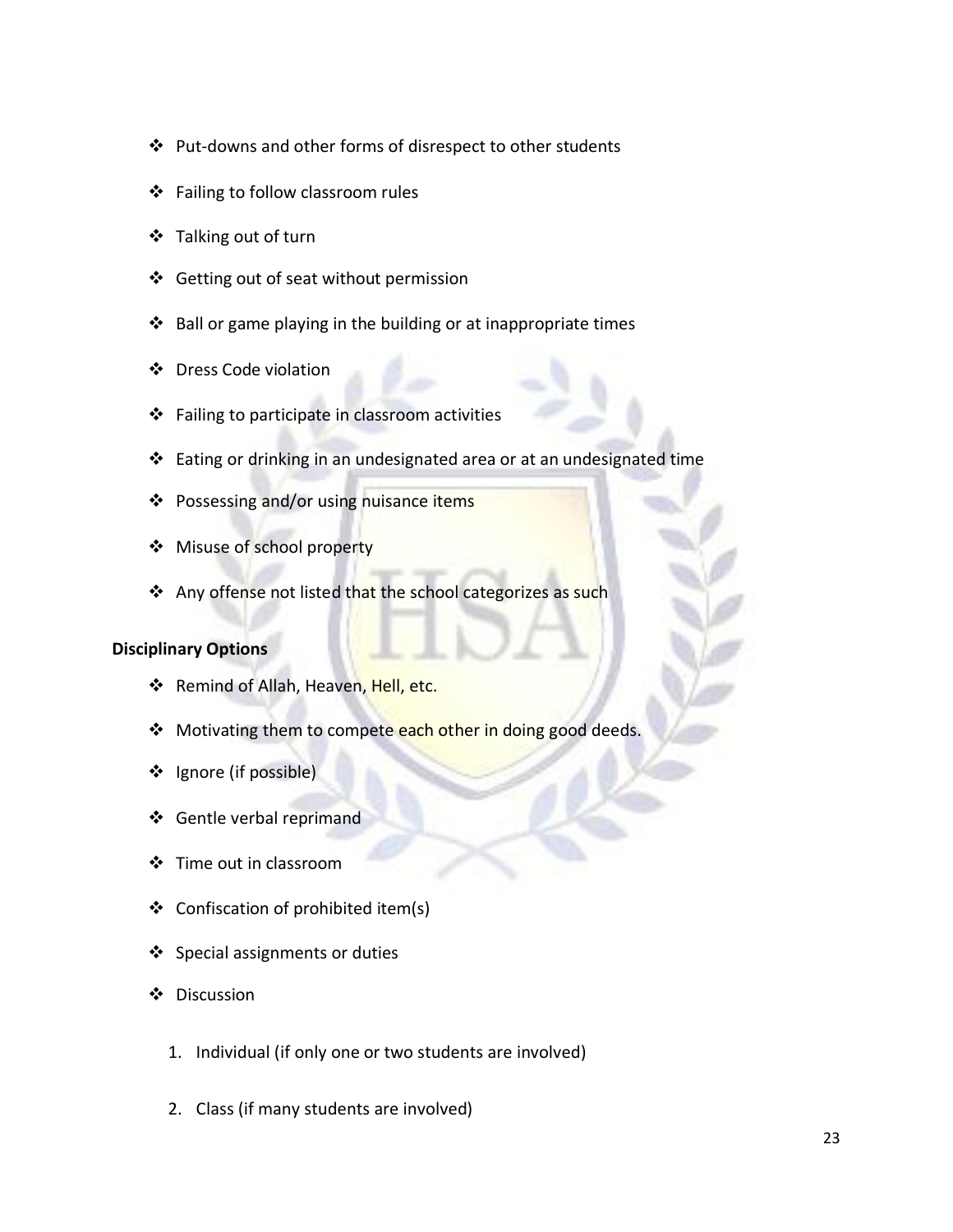- ❖ Behavioral Contracts
- ❖ Withdrawal of privilege(s)
- ❖ Change seat assignments
- ❖ Owing Time (student owes time for the distraction caused in class. Example: Student disrupts class for 10 minutes by talking out of turn; receives a 10-minute from his/her recess time) consequence for the time waste.

#### *Category 2*

Offenses in this category are more severe and disruptive. They interfere with the school's learning environment. Parents will be notified of the offense and may be requested to come for a conference with the teacher and/or school administration to discuss the offenses and the disciplinary action.

#### **Offenses**

- ❖ Backbiting and/or slandering others (includes, teachers, students, parents, community members, etc.)
- ❖ Persistent offenses from Category 1 or acts of misconduct for which the student has been warned
- ❖ Cheating or copying the work of another
- ❖ Misbehaving during prayers.
- ❖ Truancy, including leaving school without permission
- ❖ Purposeful physical contact with another (pushing, tripping, bumping, etc.)
- ❖ Vandalism, including defacement of school property
- ❖ Possession of lighter or matches on school property
- ❖ Throwing objects that can cause bodily injury or damage to property (rocks etc.)
- ❖ Directing profanity or vulgar language at others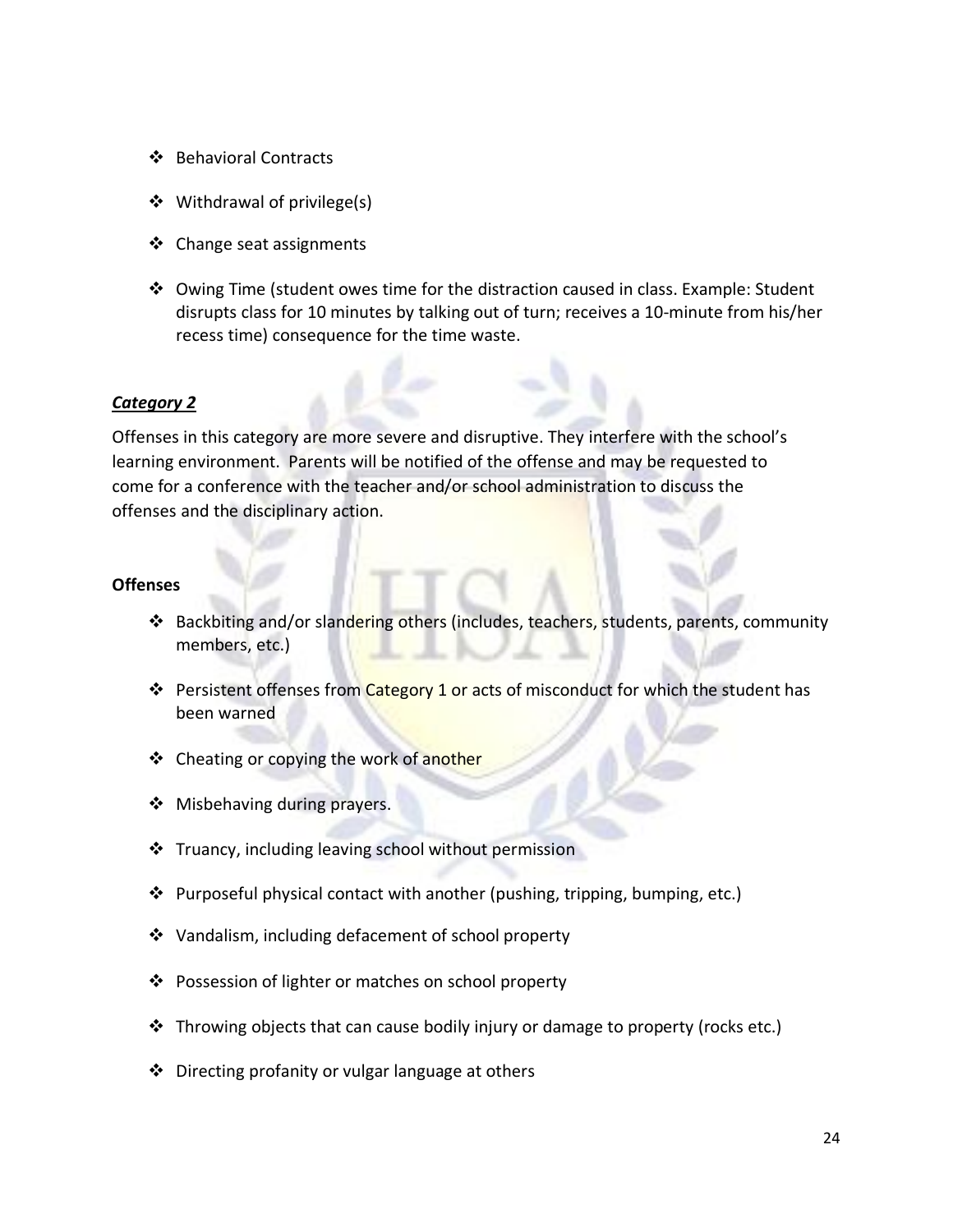❖ Any offense not listed that the school categorizes as such

#### **Disciplinary Options**

- ❖ Remind of Allah, Heaven, Hell and good deeds.
- ❖ 20 minutes recess detention (parent will be notified in writing)
- ❖ Exclusion from extracurricular activities
- ❖ Daily Behavioral Log sent home to parents
- ❖ Behavioral Contract
- ❖ Temporary removal from class
- ❖ One day suspension. (Administration approval and parental notification by telephone)

#### *Category 3*

Offenses in this category are serious acts of misbehavior that disrupt the orderly educational process and may pose danger to the student or other students. Parents will be notified and requested to come for a conference with the administration in each instance of Category 3 misbehavior.

#### **Offenses**

- ❖ Fighting, physical abuse, or threat of physical abuse
- ❖ Stealing
- ❖ Vandalism
- ❖ Exhibiting disrespect or directing profanity, vulgar language, or obscene gestures toward school employees or other adults.
- ❖ Dangerous pranks.

#### **Disciplinary Options**

❖ Remind of Allah, Heaven, Hell and good deeds.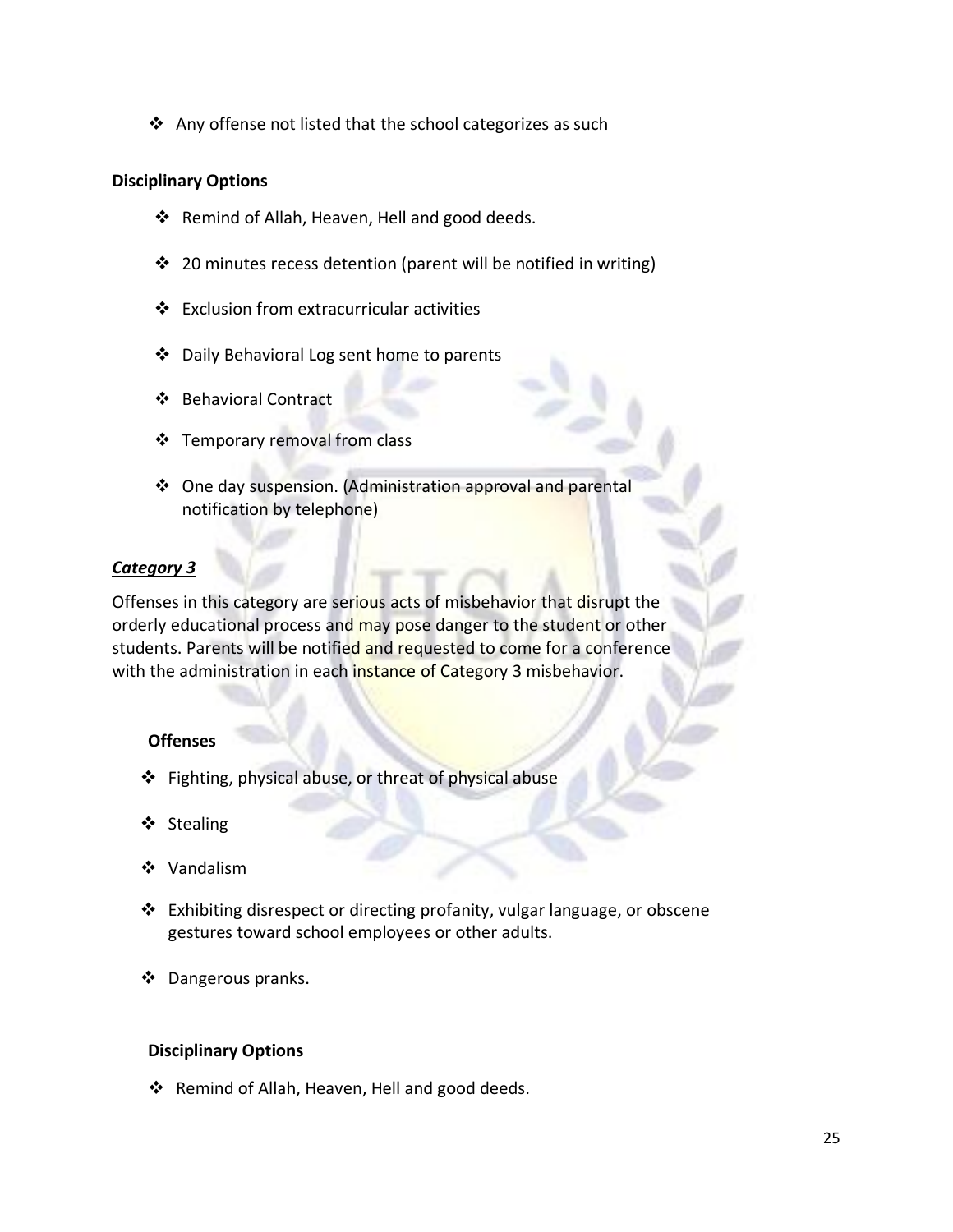- ❖ Behavioral Contract
- ❖ Daily Behavioral Log sent home to parents
- ❖ Exclusion from extracurricular activities
- ❖ Suspension (administration approval and parental notification by telephone

#### *Discipline Plans*

In addition to this discipline policy and procedure, Hamzah Science Academy's staff may establish more specific, detailed discipline plans for their individual classes. These detailed plans shall conform to all provisions of this discipline policy and procedures. Hamzah Science Academy staff is responsible for developing, updating, and re-evaluating these plans on a monthly basis for effectiveness. Any revisions shall not conflict with any provision of this discipline policy and procedure.

#### *Detention*

For Category 2 or higher-level infractions of the code of conduct or other policies and regulations, teachers may detain students during school or recess time. Before assigning students to detention, the teacher shall inform the student of the conduct that allegedly constitutes the violation, and the student shall be given an opportunity to explain his or her version of the incident. When detention is used, a notice shall be sent to the student's parents or legal guardian

#### *Teacher Removal of Students*

A teacher may send a student to the disciplinarian in order to maintain effective discipline in the classroom. This is always done as a last disciplinary resort. The disciplinarian shall respond by employing appropriate discipline management techniques consistent with school policy and the code of conduct. A teacher may remove from class a student who has been documented to have repeatedly interfered with the teacher's ability to communicate effectively with the other students in the class, or has hindered the ability of the student's classmates to learn, or whose behavior the teacher determines is excessively unruly, disruptive, or abusive. All documented cases involving the student should accompany the student when referred as well as a detailed account of the current situation that allegedly warranted the student's removal.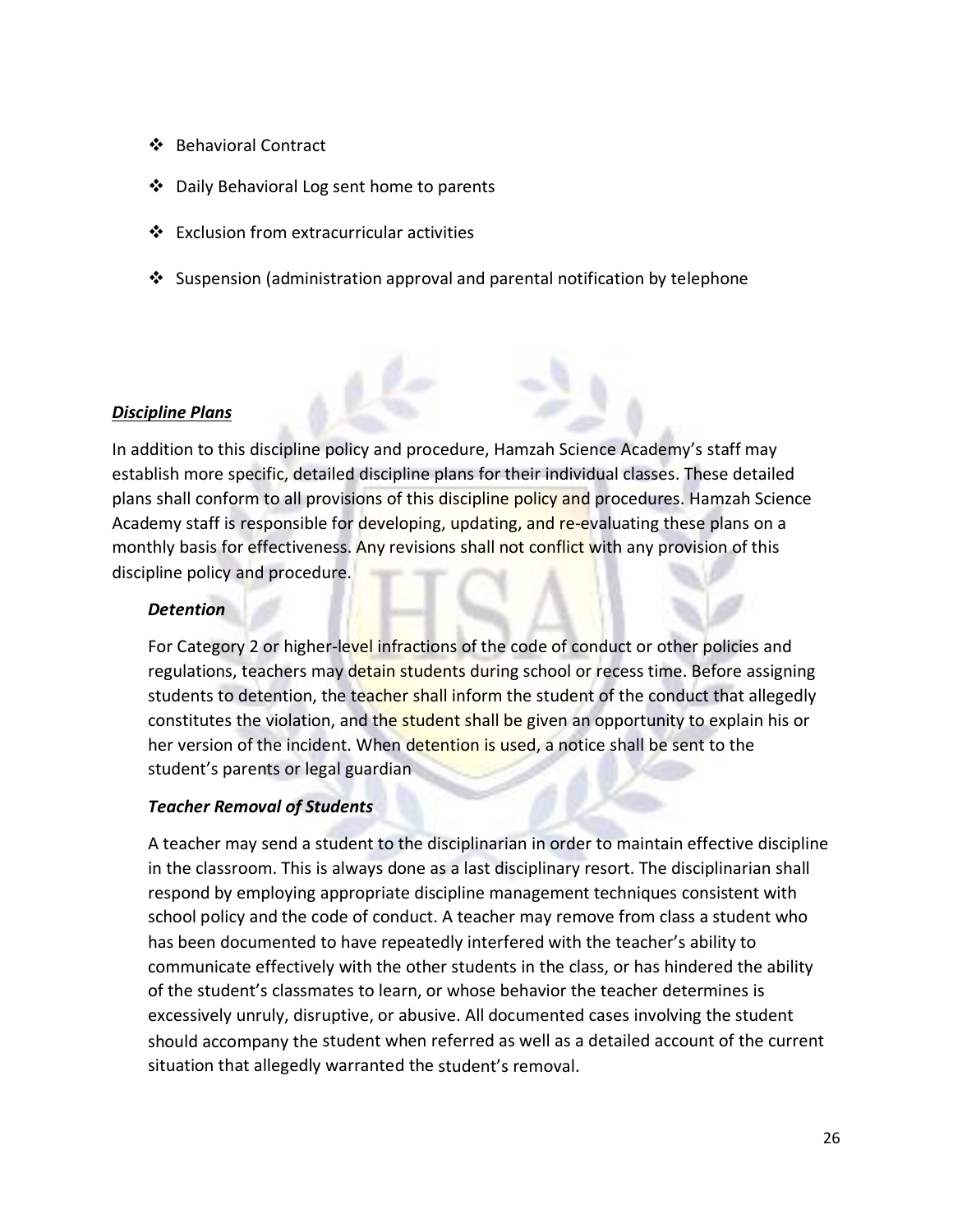A teacher will also remove a student from his or her class if the student engages in an offense for which expulsion referral is expected (Category 3). Upon receipt of those referrals, the disciplinarian shall take the appropriate action required by this Discipline Policy and Procedure. Students removed from their classes are prohibited from attending or participating in school sponsored or school related activities.

#### *Non-Disciplinary Emergency Removals*

Students may be removed from the Hamzah Science Academy premises for non-disciplinary health, welfare, and safety reasons when the principal determines that an emergency exists. An example of a reason constituting an emergency would be suffering from any other condition that temporarily threatens the student's welfare, other individual's welfare, or the efficient operation of the school.

Any student removed from school for a reason shown above, who is in a condition that threatens his or her own welfare or the welfare of others shall be released to the parent, the parent's representative, or other proper authority, including, but not limited to medical personnel.

# **Notice to Parent**

Hamzah Science Academy shall make reasonable efforts to notify the parent prior to removing a child from school premises. If the parent cannot be notified prior to removal, the parent shall be notified as soon as possible of the reasons for removal.

#### *Parent Conference*

When the disciplinarian suspends a student, he/she shall, within 3 school days, schedule a conference with the student's parent to discuss the disciplinary action and/or the student's misbehavior.

#### *Physical Restraint*

Any Hamzah Science Academy employee may, within the scope of the employee's duties, use and apply physical restraint to a student in order to:

- $\cdot \cdot$  Protect a person, including the person using physical restraint, from physical injury.
- ❖ Obtain possession of a dangerous object.
- ❖ Protect property from serious damage.
- ❖ Remove from a specific location a student refusing a lawful command of a school employee, including from a classroom or other school property, in order to restore order or impose disciplinary measures.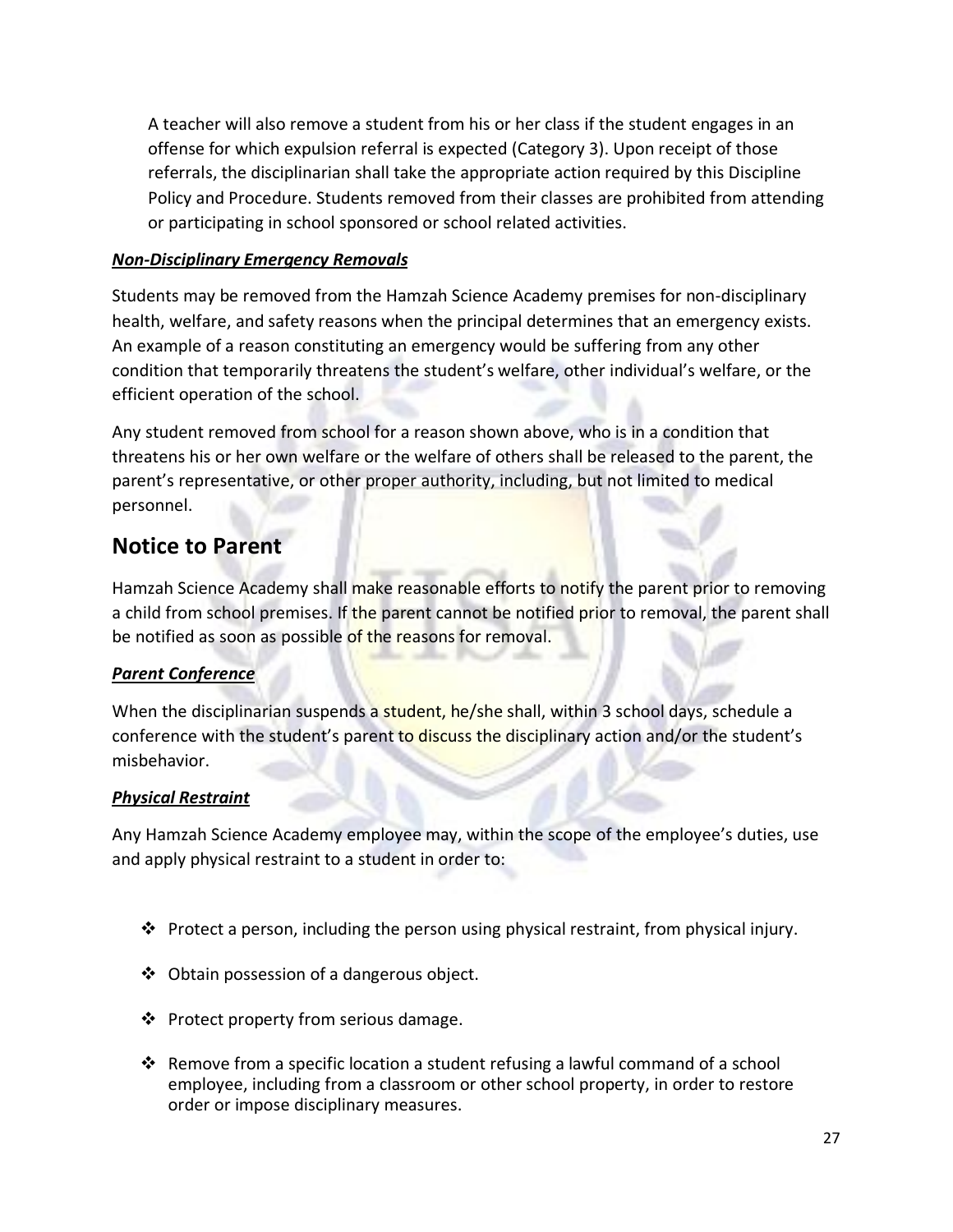❖ Restrain an irrational student.

#### **Corporal Punishment**

Hamzah Science Academy teachers, aids, other employees or volunteers will not hit, kick, punch, push, pinch, pull ears or physically punish any student under any circumstance, or use foul or indecent language/tone to express their displeasure.

#### **Cheating/Academic Dishonesty**

- ❖ Teachers who have reason to believe that a student has engaged in cheating or other academic dishonesty will assess the academic penalty to be imposed.
- ❖ Students found to have engaged in academic dishonesty will be subject to disciplinary penalties as well, according to the Student Code of Conduct.

#### *Emergency Evacuation of Campus*

In the event of a crisis situation that requires the evacuation of the school campus, students and staff will be transported to a safe, secured site. As soon as the safety and security of students is assured, traffic control is established and checkout preparations are made, parents/guardians will be notified as described above about family reunification procedure.

#### *Amendments/Addendum*

Amendments and addendum may be added periodically to these policies as the need arises. Such amendments and /or addendum should be added to the Parent & Student handbook to be referred to as needed and will be made a permanent part of handbook for the following school year.

\*We reserve the right to change this policy based on the needs of the school at any time and without notice.